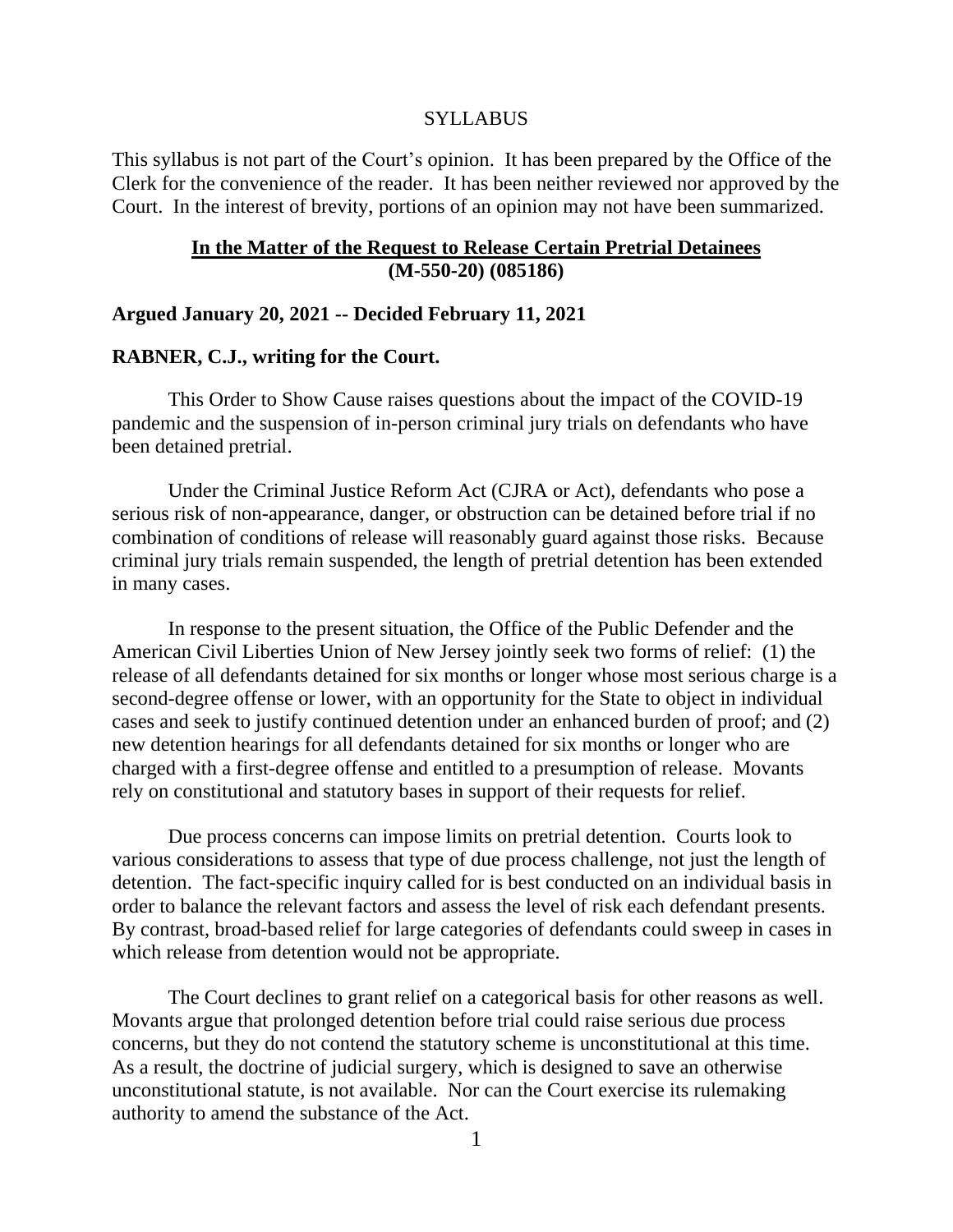**HELD:** \*Section 19(f) of the CJRA offers a path for potential relief under the present circumstances. Under that provision, N.J.S.A. 2A:162-19(f), individual defendants can apply to reopen detention hearings if they can present information that was not known at the time of the initial hearing and that "has a material bearing" on the release decision.

\*The unexpected duration of the pandemic coupled with the continued suspension of jury trials, with no clear end date for either, constitutes new information within the meaning of N.J.S.A. 2A:162-19(f). Materiality presents a separate issue and depends on a defendant's individual circumstances. To assess whether delays caused by the pandemic are material to the level of risk a defendant poses, trial judges can consider the following factors: (1) the length of detention to date as well as the projected length of ongoing detention; (2) whether a defendant has been or will be in detention longer than the likely amount of time the person would actually spend in jail if convicted; (3) the existence and nature of a plea offer; (4) a defendant's particularized health risks, if any, and whether they present a heightened risk the individual will contract COVID-19; and (5) other factors relevant to pretrial detention that are outlined in N.J.S.A. 2A:162-20.

\*Defendants who have been detained for at least six months, and can make a preliminary showing that they are entitled to relief based on one or more of the above factors, have the right to reopen their detention hearings under section 19(f). Trial judges have discretion to resolve motions that do not meet both conditions without holding a hearing. Hearings should be conducted on an expedited basis in the trial court, and reviewed in the same manner on appeal. Defendants subject to a presumption of detention -- those charged with murder or facing a sentence of life imprisonment -- will likely not be eligible for new hearings.

1. Movants concede the CJRA is constitutional but argue that continued detention raises potentially serious due process concerns. The pretrial detention process is constitutional so long as it serves regulatory rather than punitive purposes. But if pretrial detention under a regulatory scheme is significantly prolonged, a defendant's confinement may become punitive. Whether the length of detention violates due process in that way requires assessment on a case-by-case basis; due process is a flexible concept that does not necessarily set a bright line limit for length of pretrial confinement. (pp. 10-11)

2. The CJRA contains various time limits designed to move cases toward trial. The Court does not find that the pandemic, along with the accompanying suspension of inperson criminal jury trials, has transformed the CJRA's overall approach to pretrial detention into a punitive scheme. Yet individual cases, which are not the subject of the Order to Show Cause, can be subject to challenge on due process grounds. The length of detention alone is not dispositive. A more comprehensive, fact-specific inquiry in each case is needed, and relief tied only to the length of detention for large categories of defendants would not be appropriate for a variety of reasons. Cases are best examined on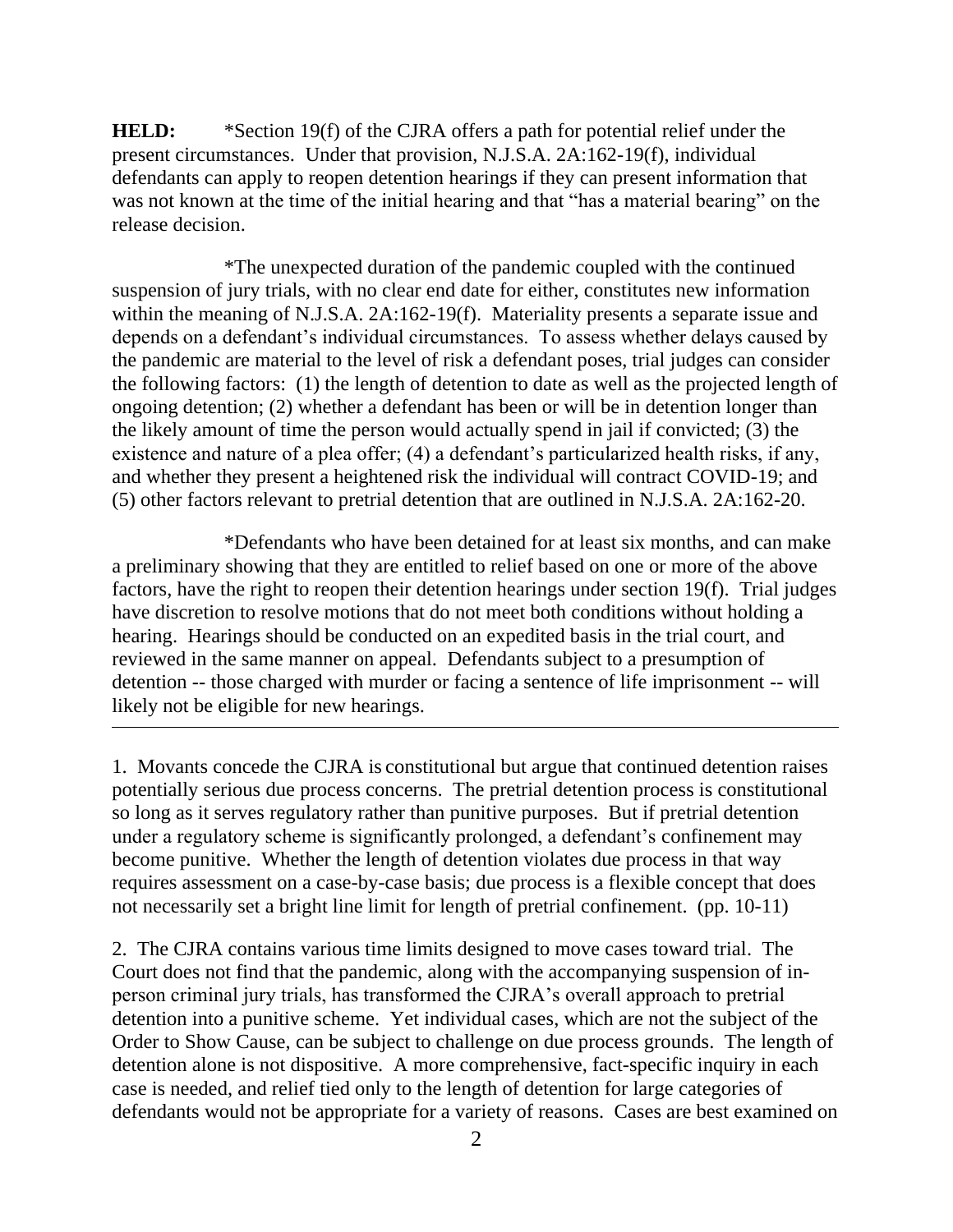an individual basis, which the CJRA provides for under the present circumstances. The constitutional remedies movants propose -- judicial surgery and the Court's rulemaking authority -- are thus not well-suited for the current circumstances. (pp. 12-17)

3. N.J.S.A. 2A:162-19(f) presents a path for individual defendants to argue against continued detention when (1) there is new information, or a change in circumstances, (2) that is material to the release decision. As to the first prong, the Court has found "that the worldwide pandemic that has afflicted New Jersey and its prison system amounts to a change in circumstances" within the meaning of Rule  $3:21-10(b)(2)$ . In re Request to Modify Prison Sentences, 242 N.J. 357, 379 (2020). That finding logically extends to section 19(f). Section 19(f)'s second prong -- materiality -- will vary by defendant and turn on the particular facts of each case. The critical question at a hearing that is reopened is not whether the initial detention decision was correct, but whether the circumstances at the time of the later hearing warrant continued detention. That issue calls for a renewed examination of whether any combination of conditions would reasonably assure against the risk of non-appearance, danger, or obstruction in light of delays caused by the pandemic. N.J.S.A.  $2A:162-18$ ,  $-19(f)$ . (pp. 17-20)

4. The Court explains in detail the five factors courts can consider to assess those risks. Noting it is far less likely courts would find material changes in the case of defendants detained for less than six months, the Court holds that defendants have the right to reopen detention hearings under N.J.S.A. 2A:162-19(f) if they (1) have been detained for at least six months and (2) can make a preliminary showing that, based on one or more of the five factors, they are entitled to relief. (Because disorderly persons offenses are punishable by up to six months in jail, judges have discretion to entertain and review motions from defendants charged only with such an offense before those defendants have been detained for six months.) Those threshold requirements are meant to limit hearings to defendants who are better able to show a material change in the level of risk they present, in the context of the pandemic and the delays it has caused. Trial judges have discretion to resolve motions that do not meet both conditions without holding a hearing. (pp. 20-25)

5. New hearings may proceed before the same judge who conducted the original hearing or another judge in the vicinage. The Court directs that trial judges conduct reopened hearings in appropriate cases on an expedited basis, and that any appeals be reviewed in the same manner. The Court asks the Director of the Administrative Office of the Courts to help implement a timely process at the trial and appellate levels. (p. 26)

6. Movants identify N.J.S.A. 2A:162-21(b) as an alternative statutory basis for relief. The Court explains why it has instead focused on section 19(f). (pp. 26-27)

# **The request for relief is GRANTED IN PART and DENIED IN PART.**

# **JUSTICES LaVECCHIA, ALBIN, PATTERSON, FERNANDEZ-VINA, SOLOMON, and PIERRE-LOUIS join in CHIEF JUSTICE RABNER's opinion.**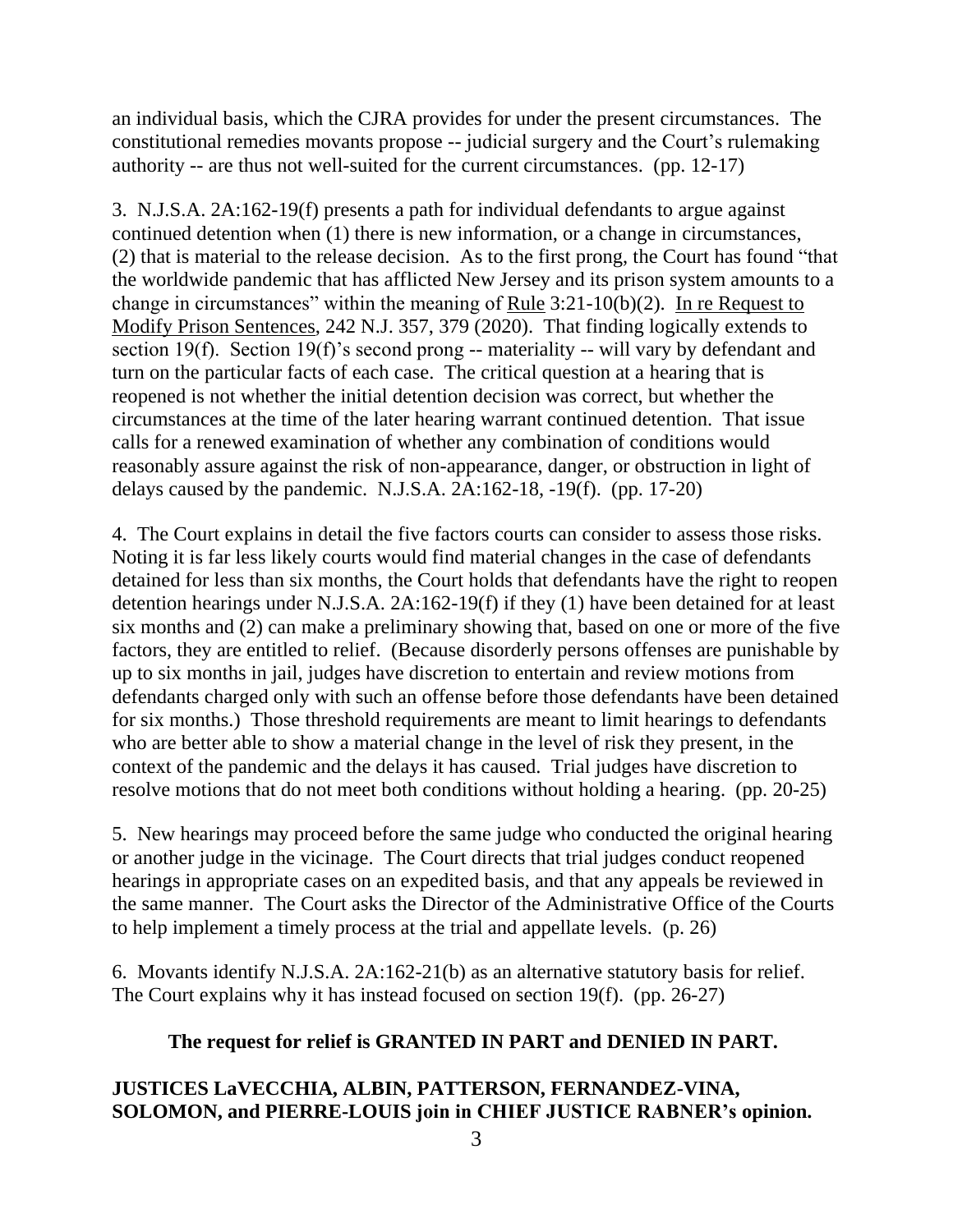## SUPREME COURT OF NEW JERSEY

M-550 September Term 2020

085186

| In the Matter of the Request to<br><b>Release Certain Pretrial Detainees</b>                                                   |                              |
|--------------------------------------------------------------------------------------------------------------------------------|------------------------------|
| On an Order to Show Cause to Address the Release<br>of Certain Individuals Detained Pretrial, Among<br>Other Relief Requested. |                              |
| Argued<br><b>January 20, 2021</b>                                                                                              | Decided<br>February 11, 2021 |

Joseph E. Krakora, Public Defender, argued the cause for the Office of the Public Defender (Joseph E. Krakora, Public Defender, attorney; Joseph E. Krakora, Joseph J. Russo, Assistant Public Defender, Alison Perrone, First Assistant Deputy Public Defender, Laura B. Lasota, Assistant Deputy Public Defender, and Elizabeth C. Jarit, Assistant Deputy Public Defender, on the briefs).

Alexander Shalom argued the cause for the American Civil Liberties Union of New Jersey (American Civil Liberties Union of New Jersey Foundation, attorneys; Alexander Shalom and Jeanne LoCicero, on the briefs).

Claudia Joy Demitro, Deputy Attorney General, argued the cause for the Attorney General of New Jersey, (Gurbir S. Grewal, Attorney General, attorney; Carol M. Henderson, Assistant Attorney General, of counsel and on the brief, and Claudia Joy Demitro, Jennifer E. Kmieciak, Deputy Attorney General, and Mercedes N. Robertson, Deputy Attorney General, of counsel and on the brief).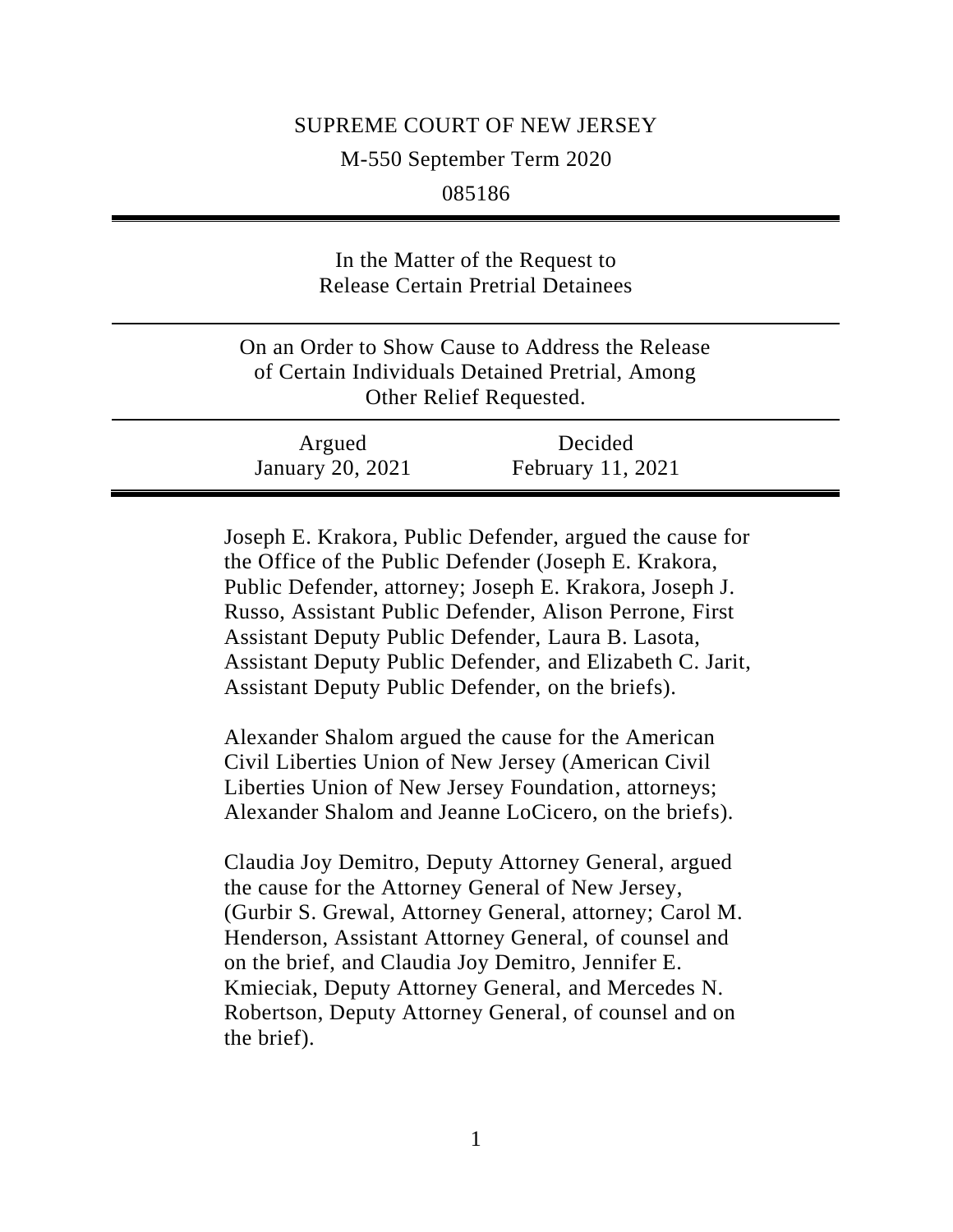Anthony J. Robinson, First Assistant Warren County Prosecutor, argued the cause for the County Prosecutors Association of New Jersey (Esther Suarez, President, County Prosecutors Association of New Jersey, attorney; Anthony J. Robinson, John McNamara, Jr., Special Deputy Attorney General/Acting Chief Assistant Morris County Prosecutor, Paul H. Heinzel, Assistant Somerset County Prosecutor, and Jessica Marshall, Special Deputy Attorney General/Assistant Morris County Prosecutor, on the brief).

## CHIEF JUSTICE RABNER delivered the opinion of the Court.

This Order to Show Cause raises questions about the impact of the COVID-19 pandemic and the suspension of in-person criminal jury trials on defendants who have been detained pretrial.

Under the Criminal Justice Reform Act (CJRA or Act), defendants who pose a serious risk of non-appearance, danger, or obstruction can be detained before trial if no combination of conditions of release will reasonably guard against those risks. N.J.S.A. 2A:162-15. According to the Administrative Office of the Courts (AOC), more than 4,900 defendants were detained and awaiting trial in late January 2021. Few criminal jury trials have been held since March 2020, however, because of the health risks that in-person trials pose to jurors, participants, and members of the public with whom they interact. Because criminal jury trials remain suspended, the length of pretrial detention has been extended in many cases.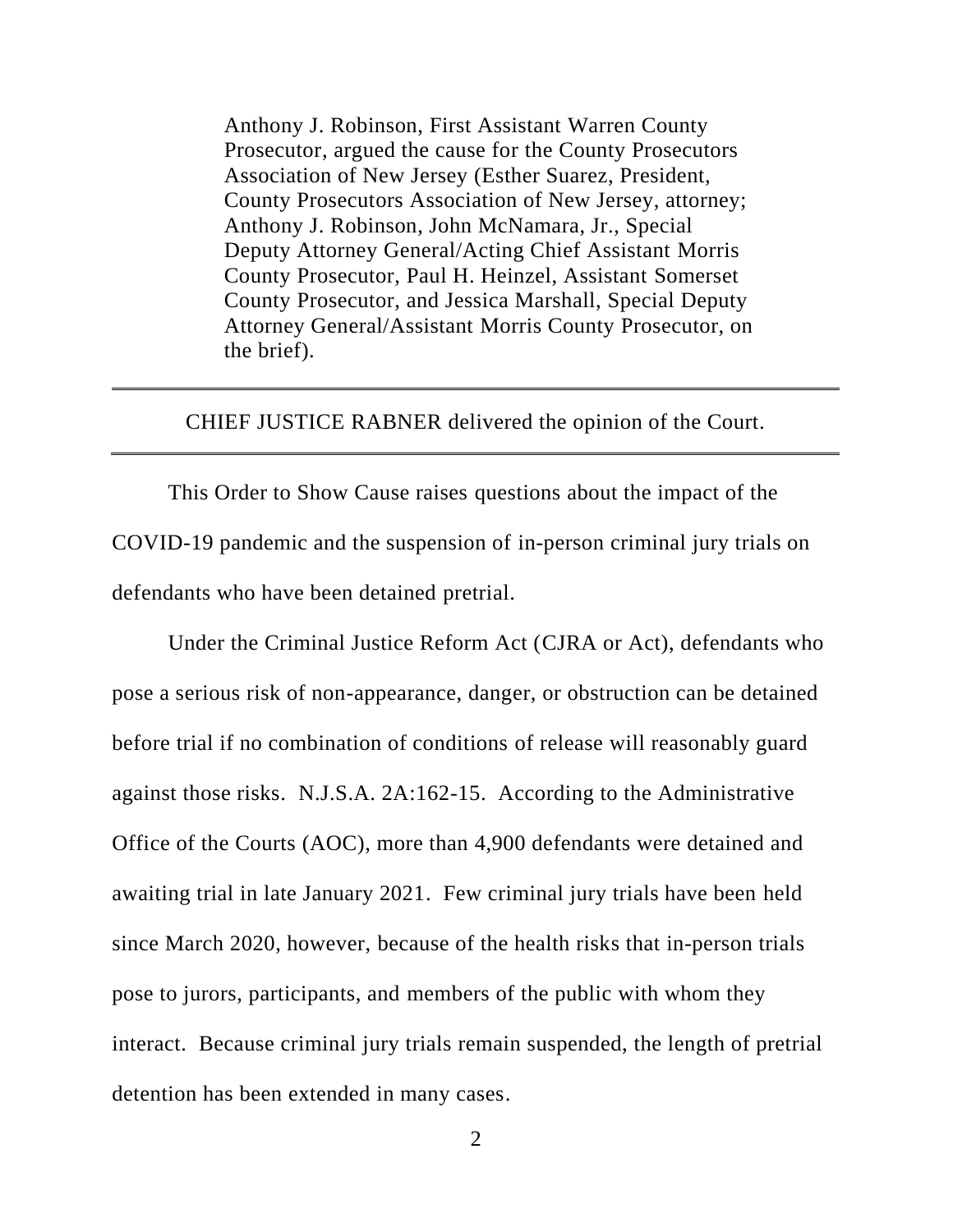In response to the present situation, the Office of the Public Defender and the American Civil Liberties Union of New Jersey (ACLU) jointly seek two forms of relief: (1) the release of all defendants detained for six months or longer whose most serious charge is a second-degree offense or lower, with an opportunity for the State to object in individual cases and seek to justify continued detention under an enhanced burden of proof; and (2) new detention hearings under N.J.S.A. 2A:162-19(f) for all defendants detained for six months or longer who are charged with a first-degree offense and entitled to a presumption of release. Movants rely on constitutional and statutory bases in support of their requests for relief.

We recognize that due process concerns can impose limits on pretrial detention. Courts look to various considerations to assess that type of due process challenge, not just the length of detention. The fact-specific inquiry called for is best conducted on an individual basis in order to balance the relevant factors and assess the level of risk each defendant presents. By contrast, broad-based relief for large categories of defendants could sweep in cases in which release from detention would not be appropriate.

We decline to grant relief on a categorical basis for other reasons as well. Movants argue that prolonged detention before trial could render the CJRA punitive, rather than regulatory, and thereby raise serious due process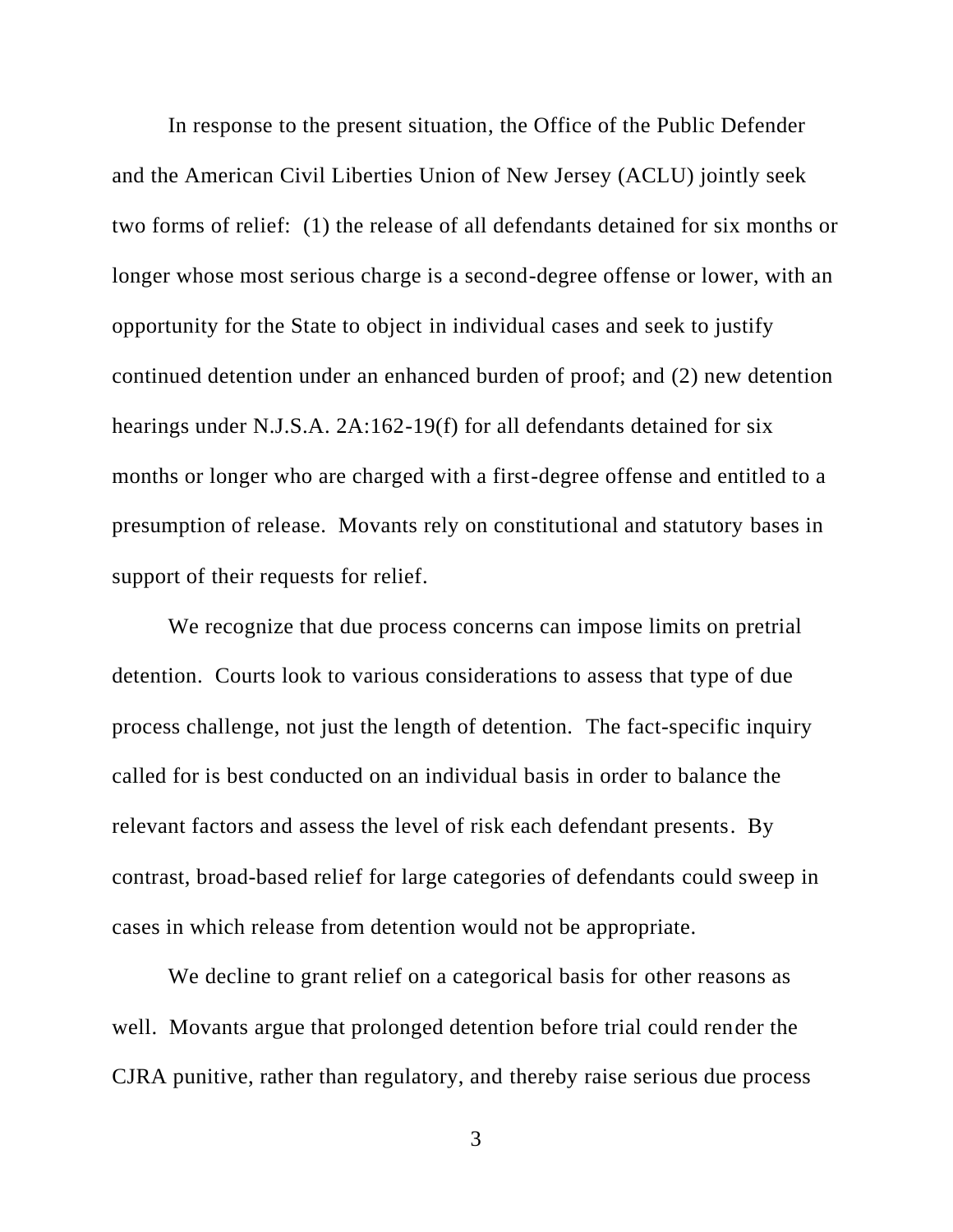concerns. But they do not contend the statutory scheme is unconstitutional at this time. As a result, the doctrine of judicial surgery, which is designed to save an otherwise unconstitutional statute, see State v. Natale, 184 N.J. 458, 485-86 (2005), is not available. Nor can the Court exercise its rulemaking authority to amend the substance of the Act. See N.J. Const. art. VI, § 2, ¶ 3; Winberry v. Salisbury, 5 N.J. 240, 247-48 (1950).

Section 19(f) of the CJRA offers a path for potential relief under the present circumstances. See N.J.S.A. 2A:162-19(f). Under that provision, individual defendants can apply to reopen detention hearings if they can present information that was not known at the time of the initial hearing and that "has a material bearing" on the release decision. Ibid.

We hold that the unexpected duration of the pandemic coupled with the continued suspension of jury trials, with no clear end date for either, constitutes new information within the meaning of the statute. Materiality presents a separate issue and depends on a defendant's individual circumstances. To assess whether delays caused by the pandemic are material to the level of risk a defendant poses, trial judges can consider the following factors: (1) the length of detention to date as well as the projected length of ongoing detention; (2) whether a defendant has been or will be in detention longer than the likely amount of time the person would actually spend in jail if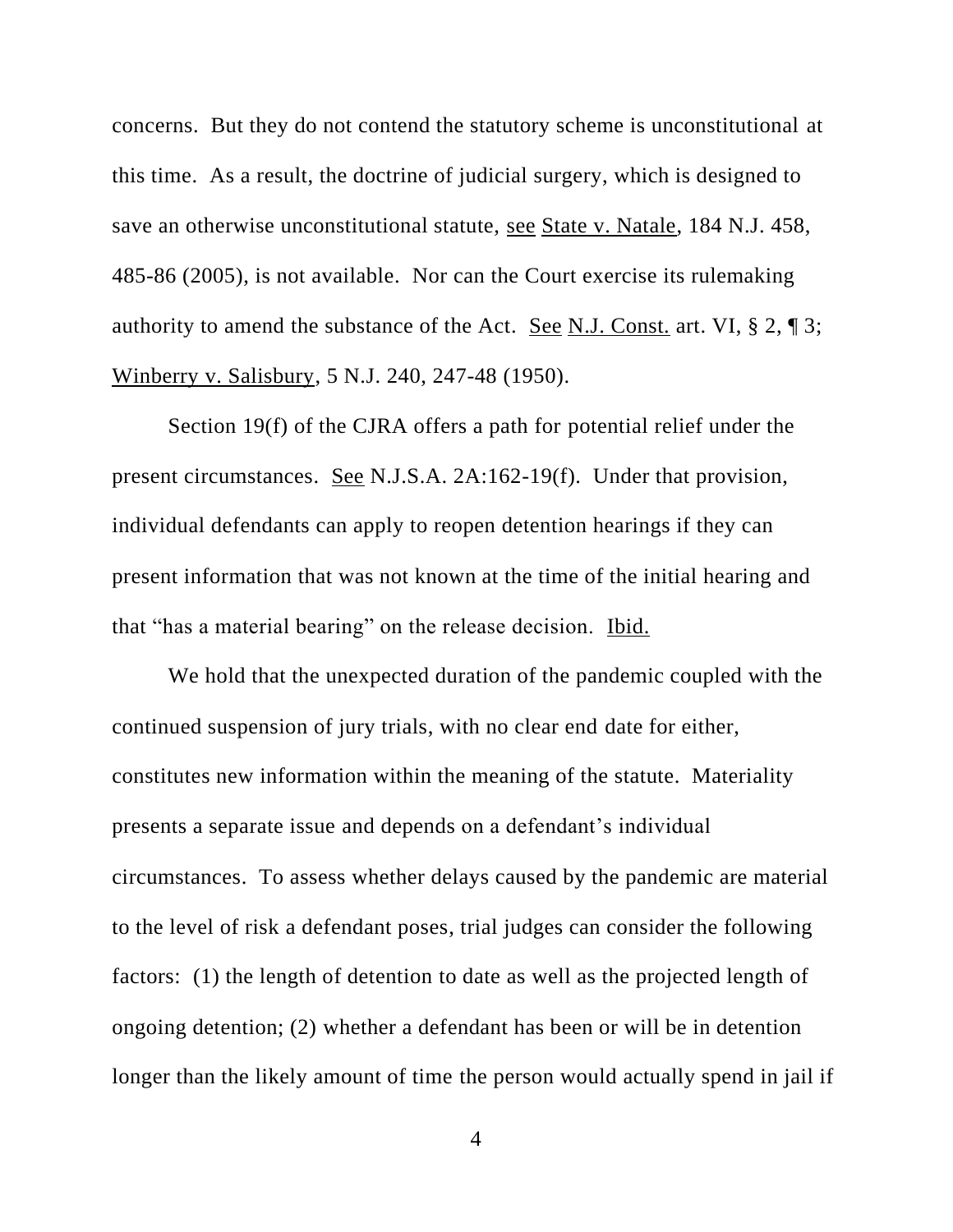convicted; (3) the existence and nature of a plea offer; (4) a defendant's particularized health risks, if any, and whether they present a heightened risk the individual will contract COVID-19; and (5) other factors relevant to pretrial detention that are outlined in N.J.S.A. 2A:162-20.

Defendants who have been detained for at least six months, and can make a preliminary showing that they are entitled to relief based on one or more of the above factors, have the right to reopen their detention hearings under section 19(f). Such hearings should be conducted on an expedited basis in the trial court, and reviewed in the same manner on appeal. Defendants subject to a presumption of detention under the statute -- those charged with murder or facing a sentence of life imprisonment -- will likely not be eligible for new hearings. See N.J.S.A. 2A:162-19(b).

We therefore grant in part and deny in part the relief sought. Eligible defendants may apply to reopen their detention hearings under section 19(f) at this time.

I.

On December 4, 2020, the Office of the Public Defender and the ACLU jointly applied to this Court to enter an Order to Show Cause. Movants seek two types of relief: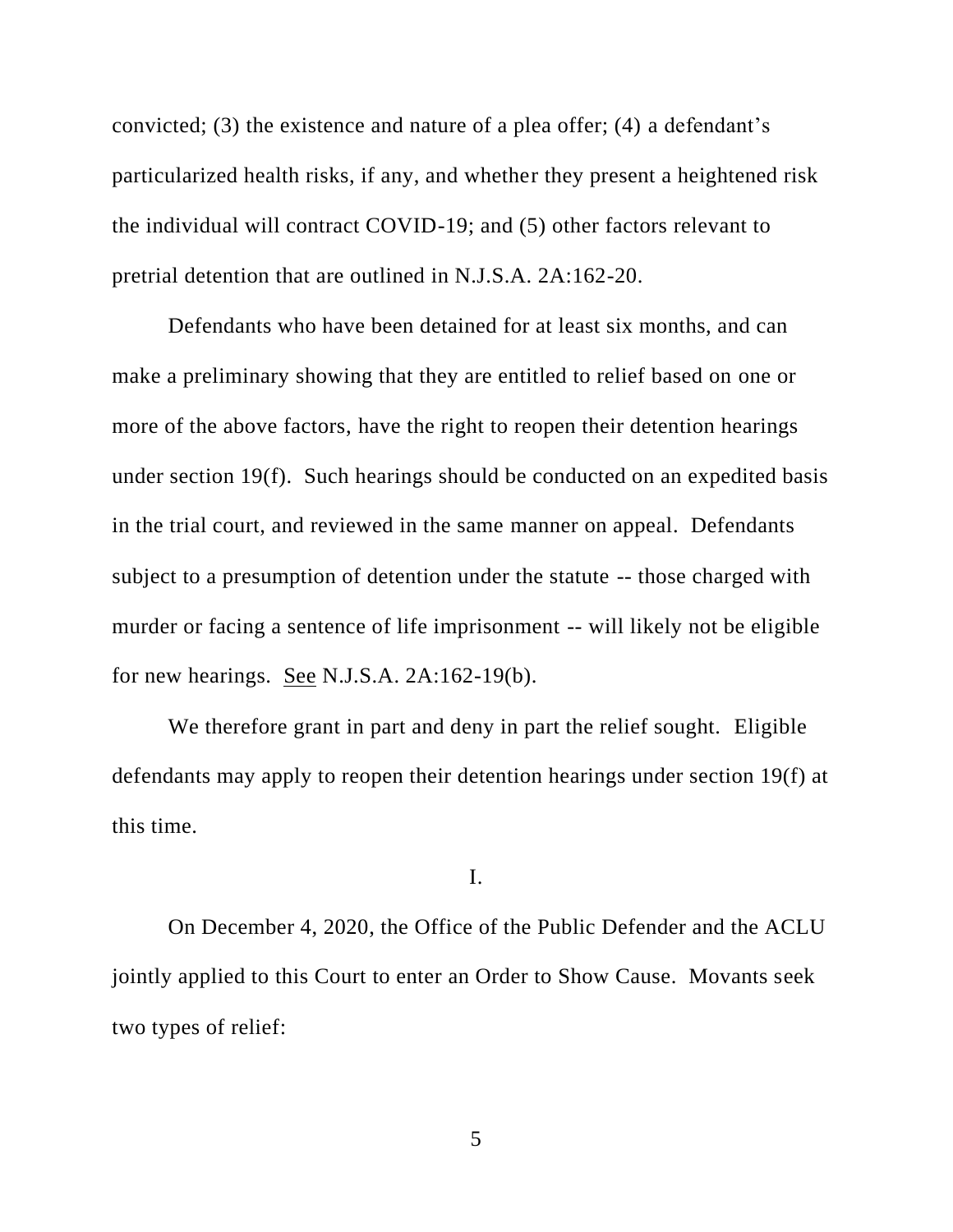(1) the release of all defendants detained under the CJRA for six months or longer whose most serious charge is a second-degree offense or lower. If the State objected, it would have to demonstrate beyond a reasonable doubt that no conditions would reasonably assure against the serious and imminent risk of nonappearance, danger, or obstruction. Judges or special masters from a county other than where the case is assigned would preside over matters in which an objection is raised; and

(2) new detention hearings under N.J.S.A. 2A:162-19(f) for all defendants detained for six months or longer who are charged with a first-degree offense and entitled to a presumption of release. The Act's clear and convincing evidence standard would apply to the hearings, which judges or special masters from another county would conduct.

Movants thus seek to modify the statute in two ways: requiring judges to find that defendants pose a "serious and imminent" risk; and imposing a higher standard of proof -- "beyond a reasonable doubt" in place of "clear and convincing evidence."

At the core of movants' application is a simple reality: in-person criminal jury trials have been suspended because of COVID-19, which has led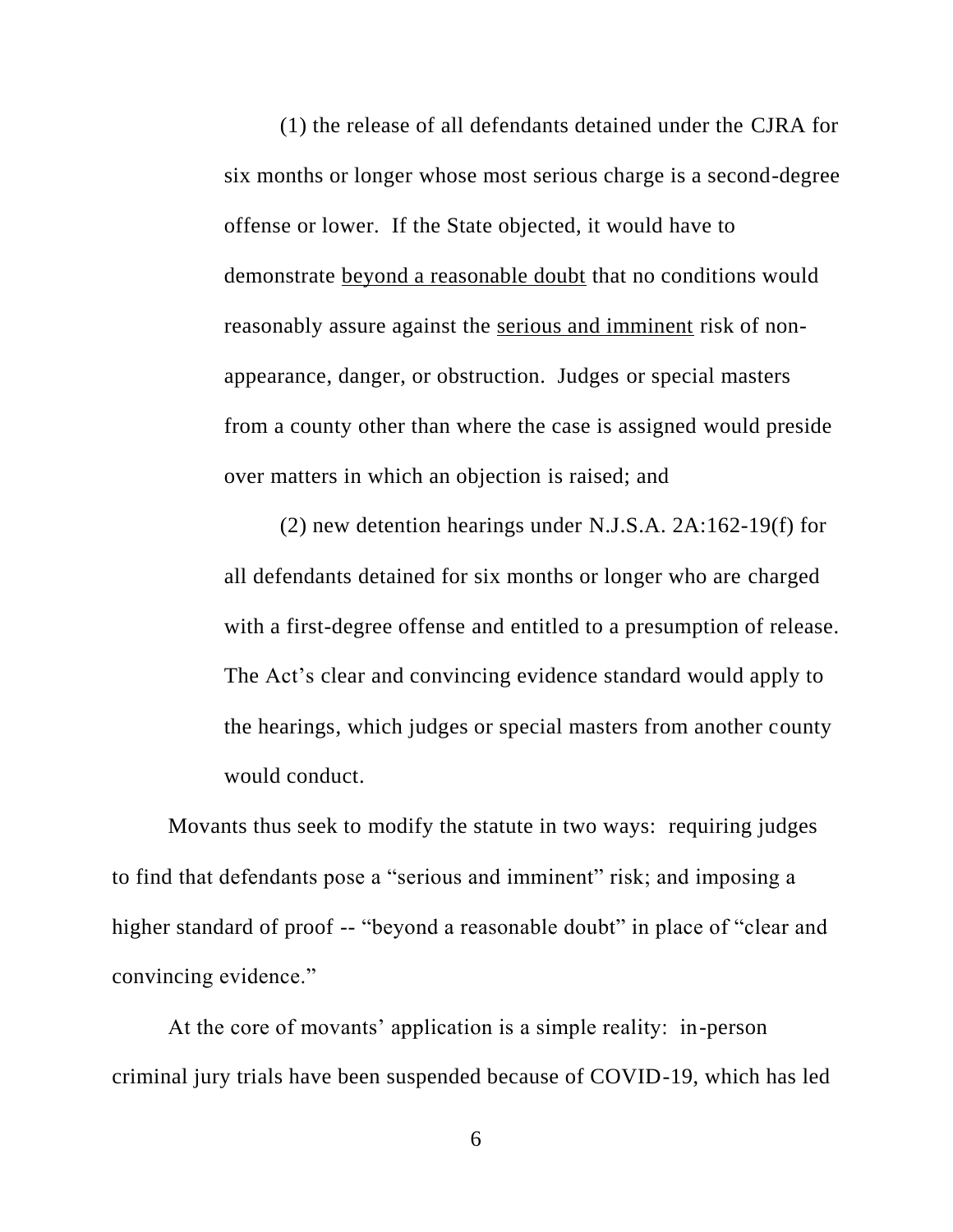to the continued detention of many pretrial detainees. As of February 8, 2021, according to the AOC, 4,937 detained defendants were being held pretrial on the following categories of offenses: 1,842 on a first-degree offense; 1,780 on a second-degree offense; 1,044 on a third-degree offense; 243 on a fourthdegree offense; and 28 on a disorderly persons offense.<sup>1</sup>

As of December 4, 2020, the Office of the Public Defender estimated that about 650 of its clients charged with second-, third-, or fourth-degree crimes had been detained for six months or longer, and that an additional 400 clients charged with first-degree offenses were in the same position.

The Court asked movants to present legal authority in support of their position. Shortly after they submitted written arguments, the Court entered an Order to Show Cause. The Attorney General and the County Prosecutors Association of New Jersey (CPA) submitted briefs in opposition on December 30, 2020.

#### II.

We note certain basic points at the outset. First, each of the defendants for whom relief is now sought had a court hearing after their arrest, at which counsel represented them. See N.J.S.A. 2A:162-19(d), (e). At the hearings,

<sup>&</sup>lt;sup>1</sup> The numbers have been adjusted to account for eligible defendants detained in more than one case.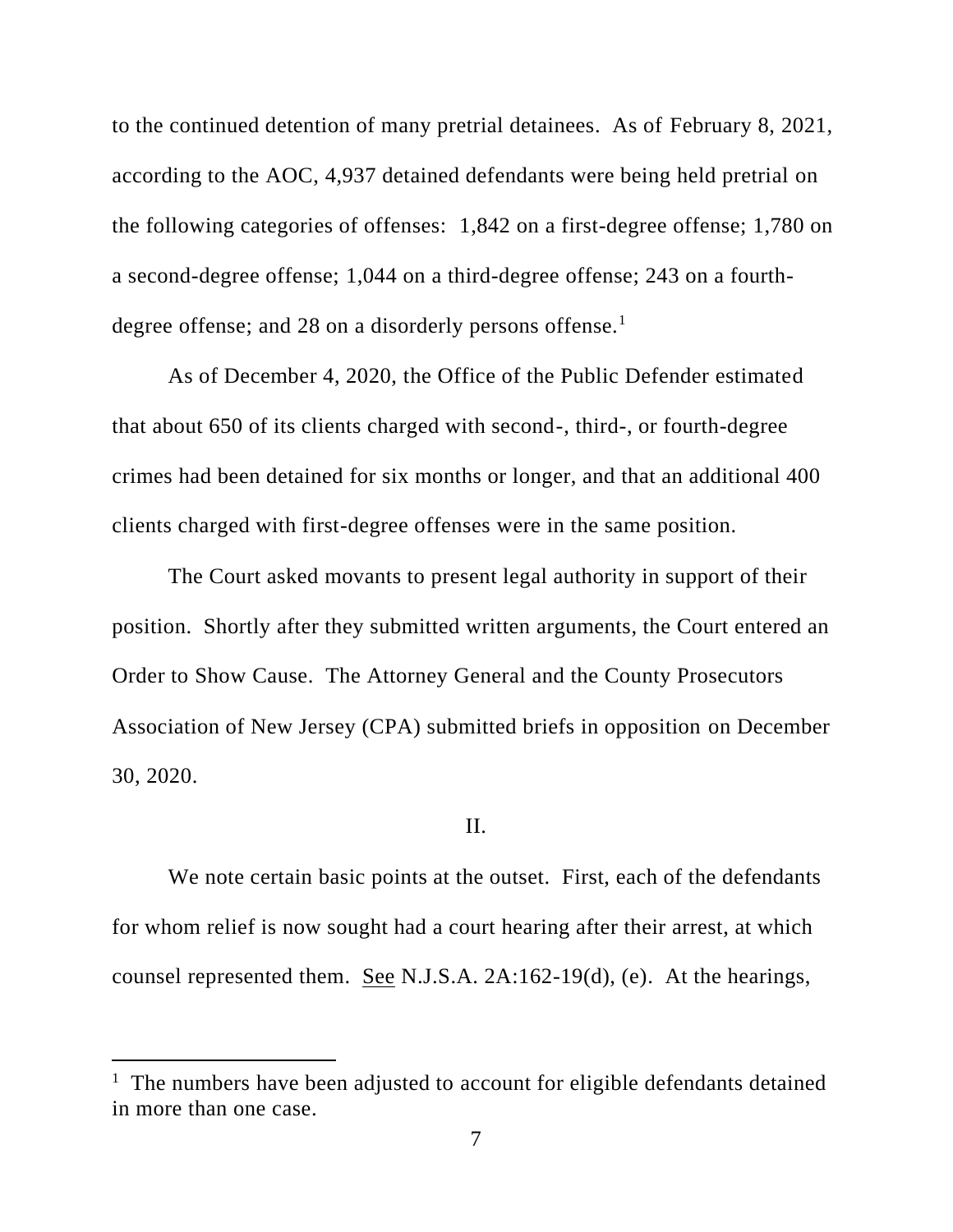judges considered a broad array of factors to assess the level of risk each person posed. See id. at -20. The nature and degree of the charged offenses were only part of that review.

At hearings that involved certain serious charges, a presumption of detention applied, which a number of defendants were unable to rebut. See id. at -19(b) (providing a rebuttable presumption of detention when the court finds probable cause that a defendant committed murder or any crime that exposes the person to life imprisonment).

In the larger group of cases that did not involve a presumption of detention, courts found by clear and convincing evidence that no combination of conditions of release "would reasonably assure the eligible defendant's appearance in court when required, the protection of the safety of any other person or the community, and that the eligible defendant will not obstruct or attempt to obstruct the criminal justice process." Id. at  $-18(a)(1)$ . Thus, each defendant ordered detained pretrial presented a high level of risk in at least one of three areas.

Second, the ongoing COVID-19 pandemic prompted the pending request for relief. The parties differ about the impact of the pandemic in county jails. Movants contend that inmates face a heightened risk of contracting COVID-19 in jail. They point to the number of documented cases and deaths among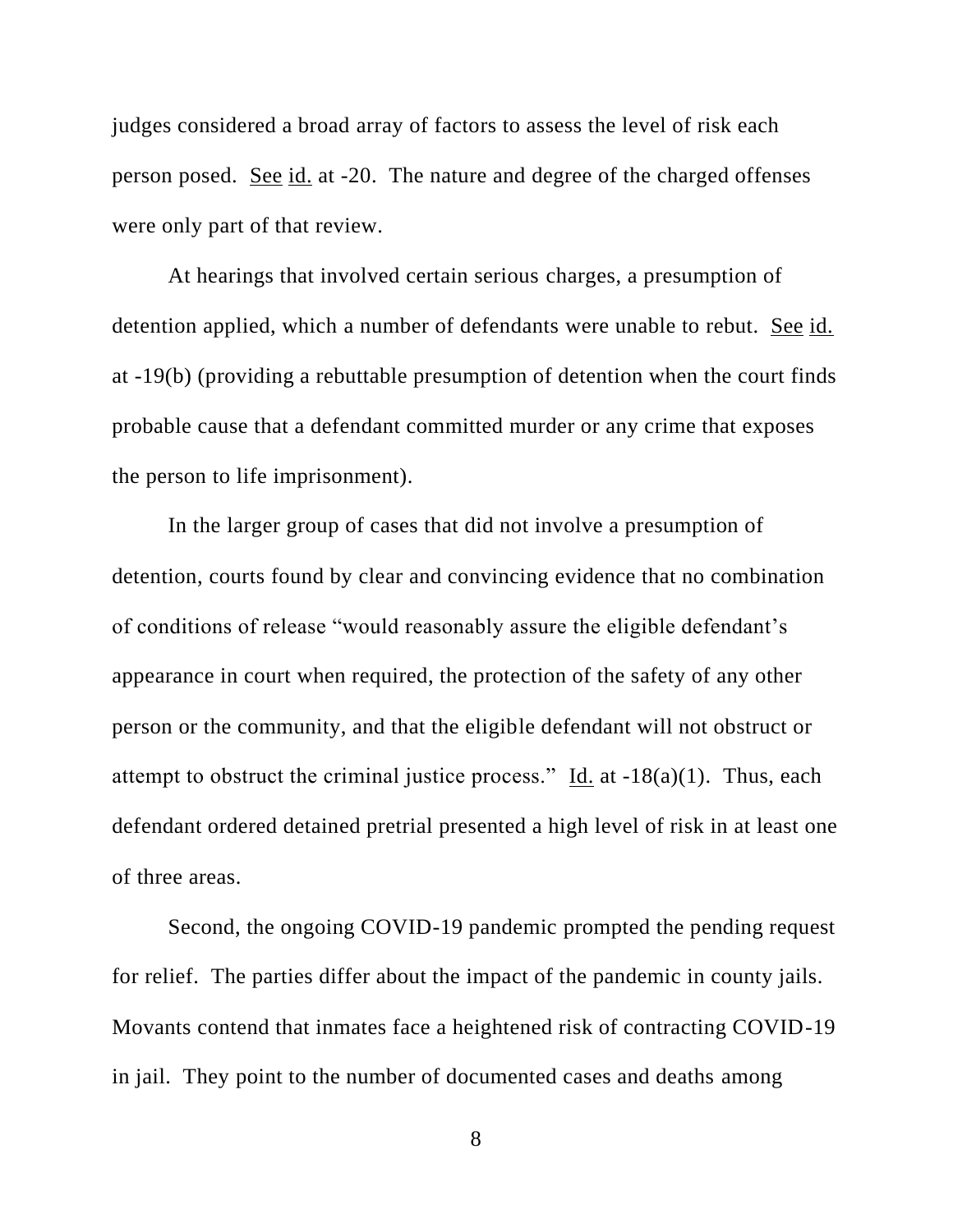inmates in New Jersey correctional facilities. As of February 9, 2021, there have been 4,283 cases and 52 deaths. Dep't of Corr., COVID 19 Updates, https://www.state.nj.us/corrections/pages/COVID19Updates.shtml.

In response, the State highlights efforts to reduce the prison population and prevent the spread of COVID-19 among prisoners. See In re Request to Modify Prison Sentences, 242 N.J. 357, 381 n.3 (2020) (discussing consent order to reduce the county jail population); Exec. Order No. 124 (April 10, 2020), 52 N.J.R. 963(a) (May 4, 2020) (creating process to identify and furlough certain inmates in state prison); L. 2020, c. 111 (eff. Nov. 4, 2020) (awarding public health emergency jail credits). The Attorney General also points to data that reveals a drop in the number of reported recent cases and deaths: 733 new cases for the week of May 27, 2020, compared to 164 new cases the week of December 15; and 6 deaths since July with none since September. See The Marshall Project, A State-by-State Look at Coronavirus in Prisons, (as updated Jan. 29, 2021), https://www.themarshallproject.org/ 2020/05/01/a-state-by-state-look-at-coronavirus-in-prisons.

We need not make specific findings here aside from recognizing the obvious: COVID-19 has created an ongoing health crisis of enormous proportions for all of society -- including individuals held in jail.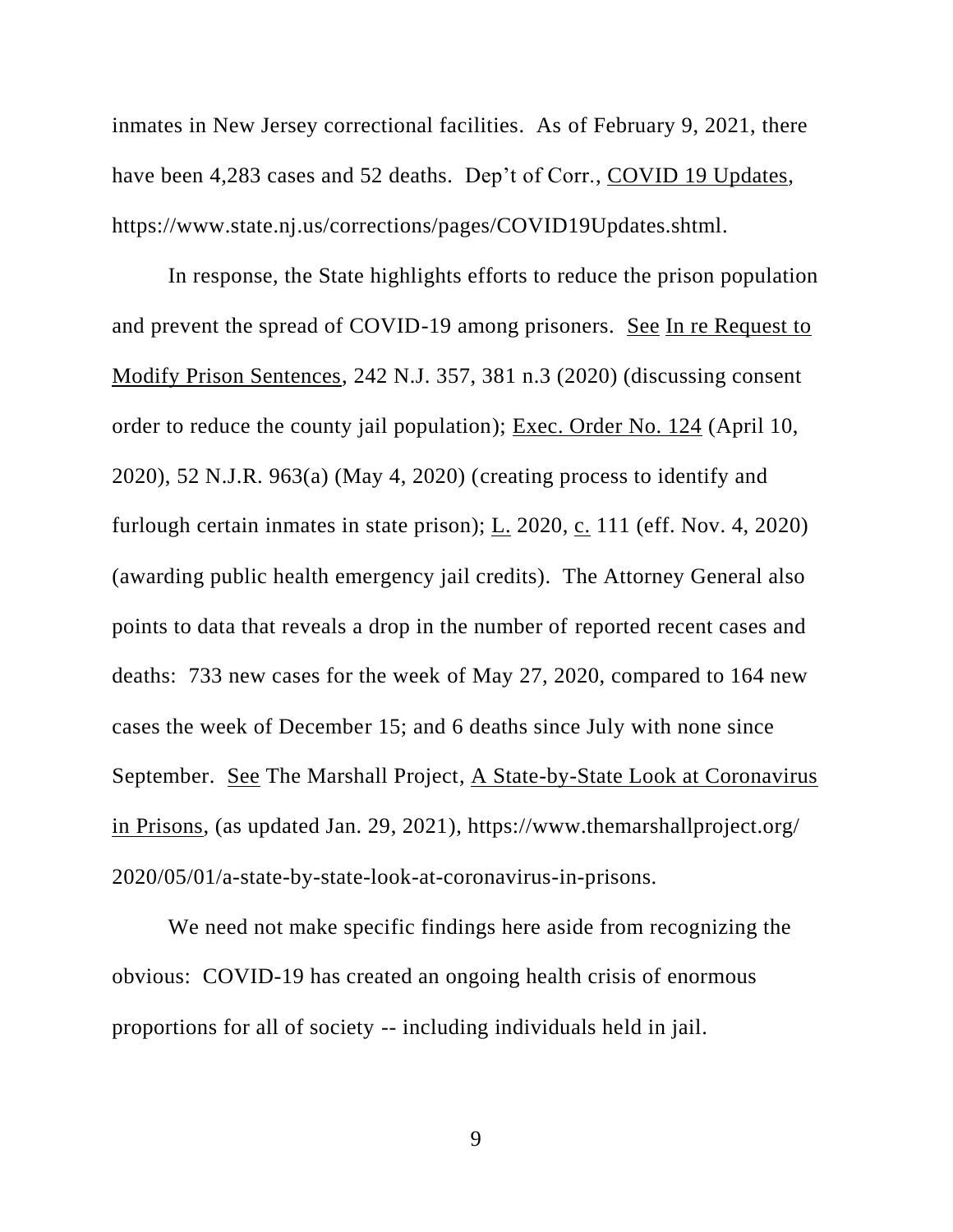Movants identify two potential sources of authority for the relief they seek -- constitutional and statutory. We begin with the constitutional points raised.

Movants made significant and thoughtful concessions in their briefs and at oral argument. They concede the CJRA is constitutional. <sup>2</sup> They also stress the law's constitutionality is tied to a defendant's right to a jury trial and the ability to exercise that right within a reasonable period of time.

Movants submit they are pursuing relief now to ensure the continued constitutionality of the Act. The thrust of their argument is that continued detention raises potentially serious due process concerns that would require intervention. They contend that prolonged detention of defendants pretrial would render the Act punitive, rather than regulatory. See United States v. Salerno, 481 U.S. 739, 746-48 (1987); Bell v. Wolfish, 441 U.S. 520, 535-40 (1979).

<sup>&</sup>lt;sup>2</sup> The CJRA, like any statute, is presumed constitutional. See Whirlpool Props., Inc. v. Dir., Div. of Tax'n, 208 N.J. 141, 172 (2011); see also State v. Ingram, 230 N.J. 190, 204-13 (2017) (holding that the State's ability to proceed by proffer at detention hearings under the Act comports with due process); State v. Robinson, 229 N.J. 44, 74-76 (2017) (finding the Act's discovery provisions satisfy the requirements of due process).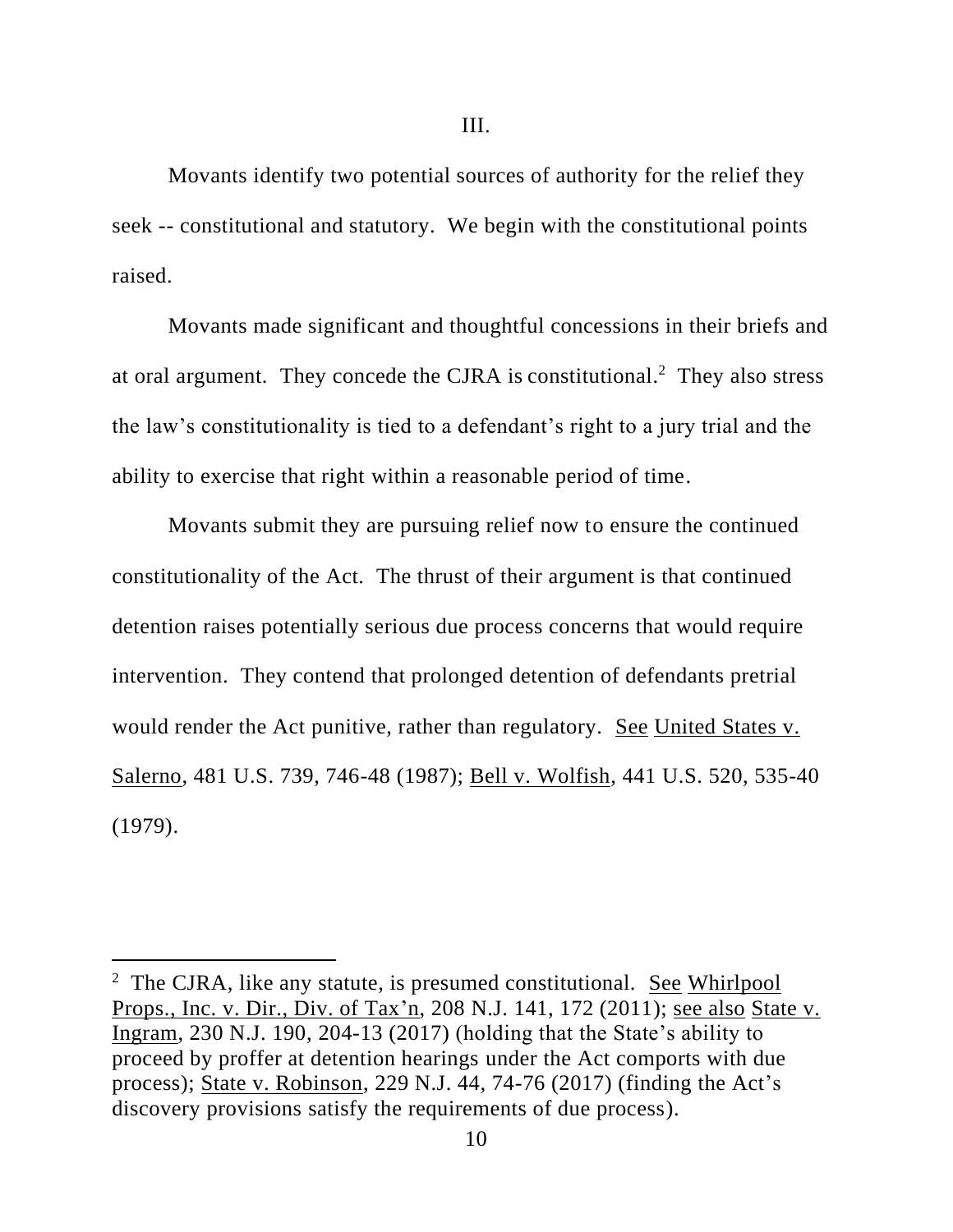It is clear that due process concerns impose limits on how long a defendant may be held in custody before trial.

Pretrial detention schemes necessarily balance the liberty interest of individuals presumed innocent against public safety concerns posed by highrisk defendants. See Salerno, 481 U.S. at 748-51; Robinson, 229 N.J. at 68. The process is constitutional so long as it serves regulatory rather than punitive purposes. Salerno, 481 U.S. at 746-48; Bell, 441 U.S. at 535-40. But if pretrial detention under a regulatory scheme is significantly prolonged, a defendant's confinement may become punitive. United States v. Theron, 782 F.2d 1510, 1516 (10th Cir. 1986).

Whether the length of detention violates due process in that way "requires assessment on a case-by-case basis" because due process is a flexible concept that "does not necessarily set a bright line limit for length of pretrial confinement." United States v. Orena, 986 F.2d 628, 630 (2d Cir. 1993) (quoting United States v. Gonzales Claudio, 806 F.2d 334, 340 (2d Cir. 1986)); see also United States v. Accetturo, 783 F.2d 382, 388 (3d Cir. 1986) ("Because due process is a flexible concept, arbitrary lines should not be drawn regarding precisely when defendants adjudged to be flight risks or dangers to the community should be released pending trial.").

A.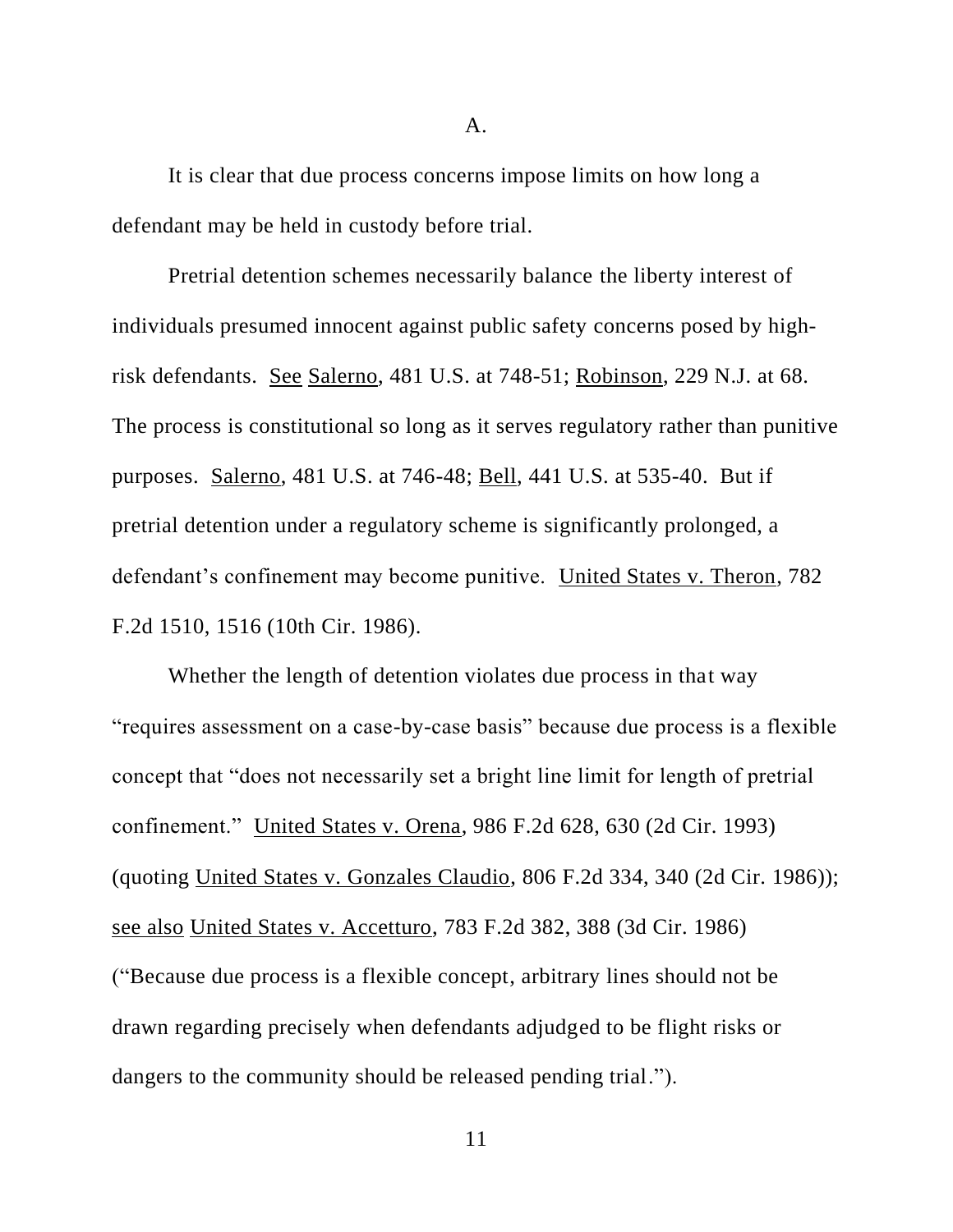The CJRA contains various time limits designed to move cases toward trial. Aside from periods of excludable time, prosecutors must indict cases within ninety days, N.J.S.A.  $2A:162-22(a)(1)(a)$ , and trials must commence within 180 days for defendants who are detained, id. at  $-22(a)(2)(a)$ . Of note here, the Act provides for excludable time for "[t]he time resulting from exceptional circumstances including  $\ldots$  a natural disaster." Id. at -22(b)(1)(f).

The statute also sets an overall limit of two years for pretrial detention, excluding delays attributable to the defendant, if the prosecutor is not ready to proceed to trial. Id. at  $-22(a)(2)(a)$ . Otherwise, defendants "shall be released" at the two-year mark subject to a number of potential conditions. Ibid.; id. at -17 (listing possible conditions of release). The two-year limit is a protective measure to guard against unduly prolonged detention. It is not a goal used for case-management purposes, and cases should be resolved before then whenever possible.

We do not find that the pandemic, along with the accompanying suspension of in-person criminal jury trials, has transformed the CJRA's overall approach to pretrial detention into a punitive scheme. Yet individual cases, which are not the subject of the Order to Show Cause, can be subject to challenge on due process grounds based on the length of detention.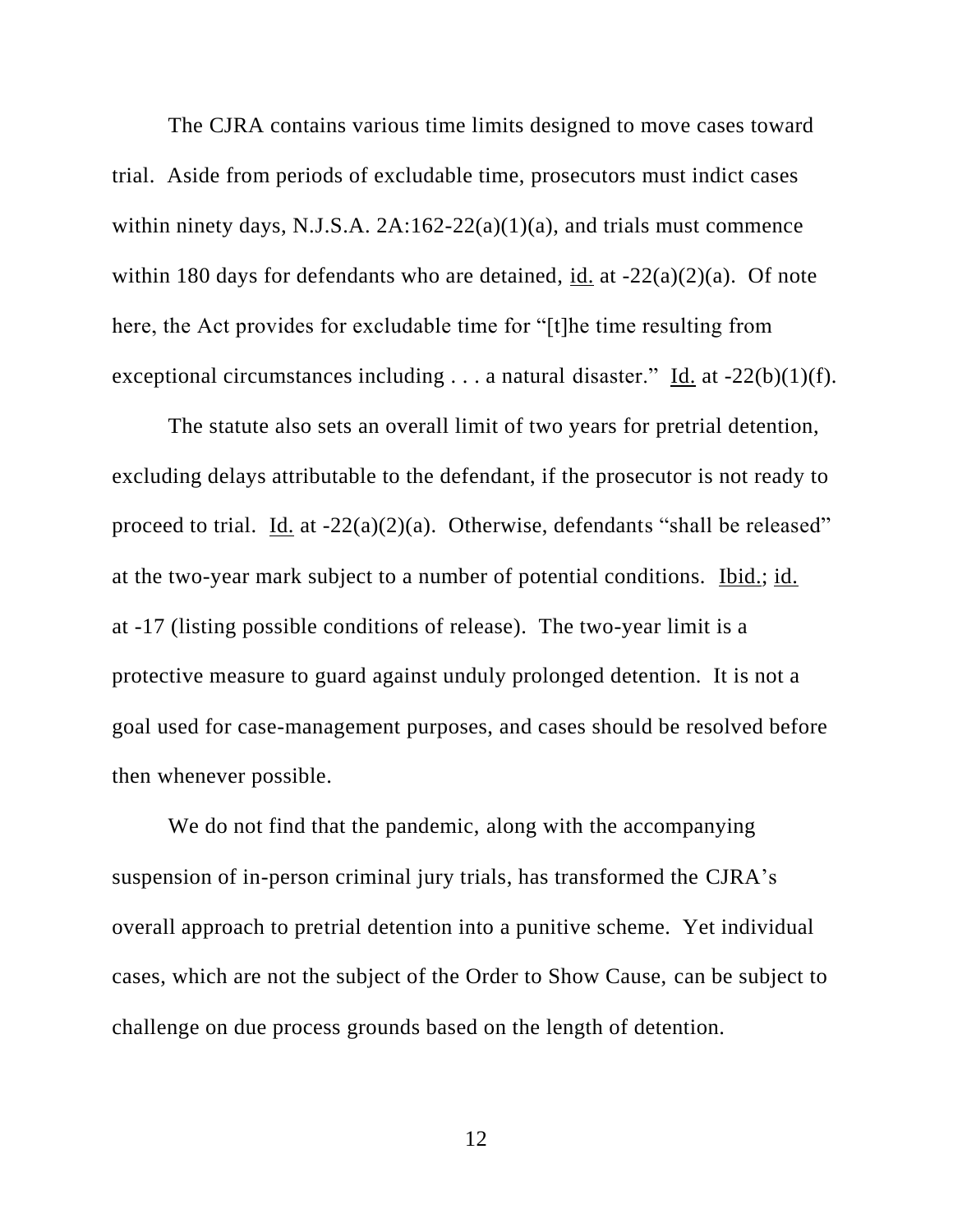Accetturo offers guidance on how to assess whether such a violation has

occurred:

[D]ue process judgments should be made on the facts of individual cases, and should reflect the factors relevant in the initial detention decision, such as the seriousness of the charges, the strength of the government's proof that defendant poses a risk of flight or a danger to the community, and the strength of the government's case on the merits. Moreover, these judgments should reflect such additional factors as the length of the detention that has in fact occurred, the complexity of the case, and whether the strategy of one side or the other has added needlessly to that complexity. In some cases, the evidence admitted at the initial detention hearing, evaluated against the background of the duration of pretrial incarceration and the causes of that duration, may no longer justify detention.

[783 F.2d at 388.]

Relying on similar considerations, courts have found due process

violations in a number of individual cases. See, e.g., United States v. Ojeda

Rios, 846 F.2d 167, 168-69 (2d Cir. 1988) (32 months of pretrial detention);

Gonzales Claudio, 806 F.2d at 341-43 (26 months of detention expected

through trial).

In other matters, courts have found that lengthy detentions were not

excessive in light of the factual circumstances of those cases. See, e.g., United

States v. Briggs, 697 F.3d 98, 101-04 (2d Cir. 2012) (26 months of pretrial

detention); United States v. El-Hage, 213 F.3d 74, 78-82 (2d Cir. 2000) (30 to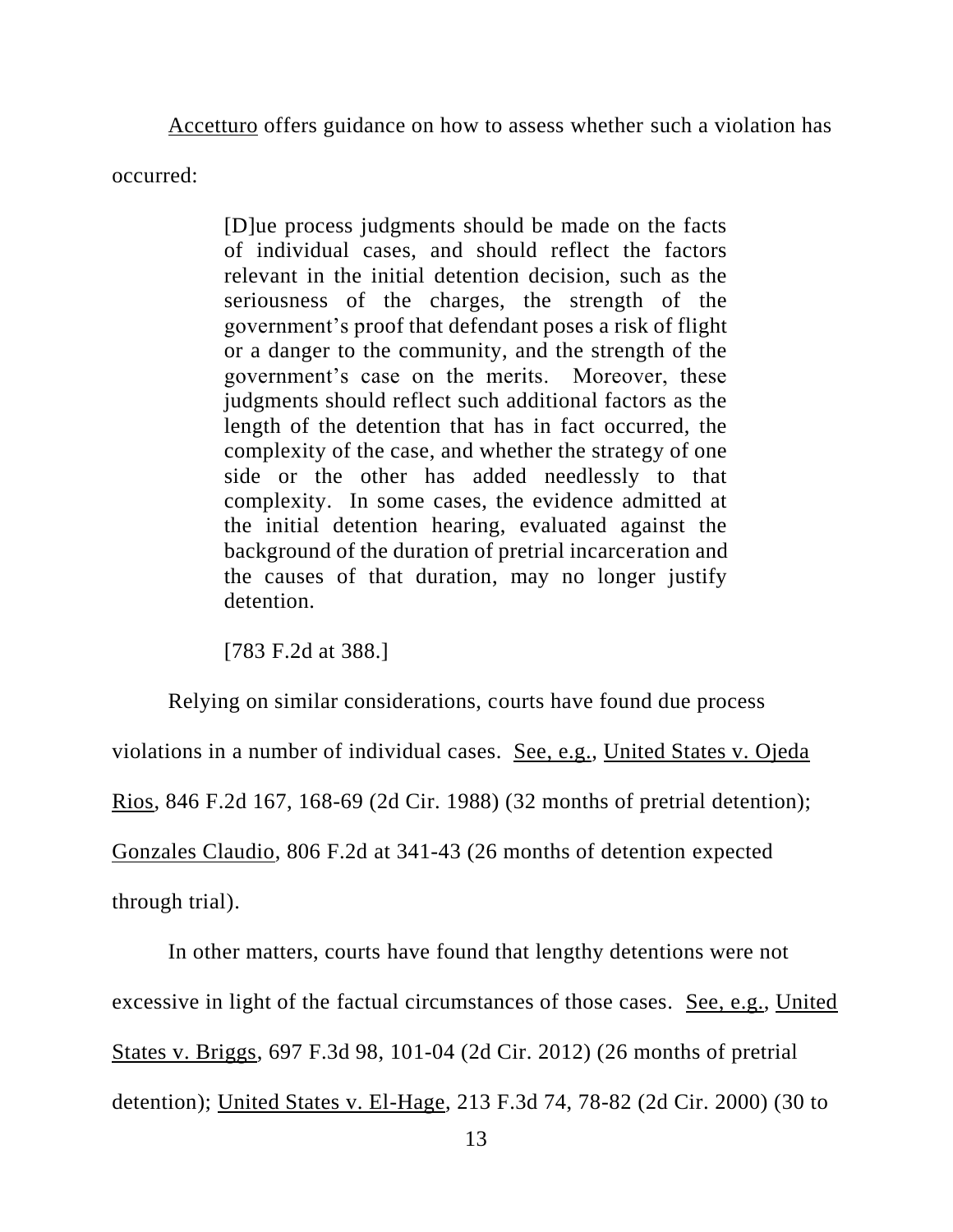33 months of detention expected through trial); United States v. El-Gabrowny, 35 F.3d 63, 65 (2d Cir. 1994) (27 months of detention expected through trial); United States v. Millan, 4 F.3d 1038, 1044-49 (2d Cir. 1993) (30 to 31 months of detention expected through a second trial); United States v. Zannino, 798 F.2d 544, 547-49 (1st Cir. 1986) (16 months of pretrial detention).

To be clear, as the Second Circuit has explained, "the length of detention alone is not dispositive." El-Hage, 213 F.3d at 79. A more comprehensive, fact-specific inquiry in each case is needed. See El-Gabrowny, 35 F.3d at 65 ("[E]ach case must be examined on its own facts."); Accetturo, 783 F.2d at 388 ("[D]ue process judgments should be made on the facts of individual cases  $\ldots$ .").

As alluded to in Accetturo, relief tied only to the length of detention for large categories of defendants would not be appropriate for a variety of reasons. 783 F.2d at 388. Among them, such an approach could sweep in cases in which defendants were responsible for delays, the complexity of the case required more time to address issues before trial, or critical witnesses were unavailable through no fault of either party. And, of course, not all second-degree offenses or offenders are alike. Some matters are more serious than others; some are supported by stronger or weaker proofs; and no two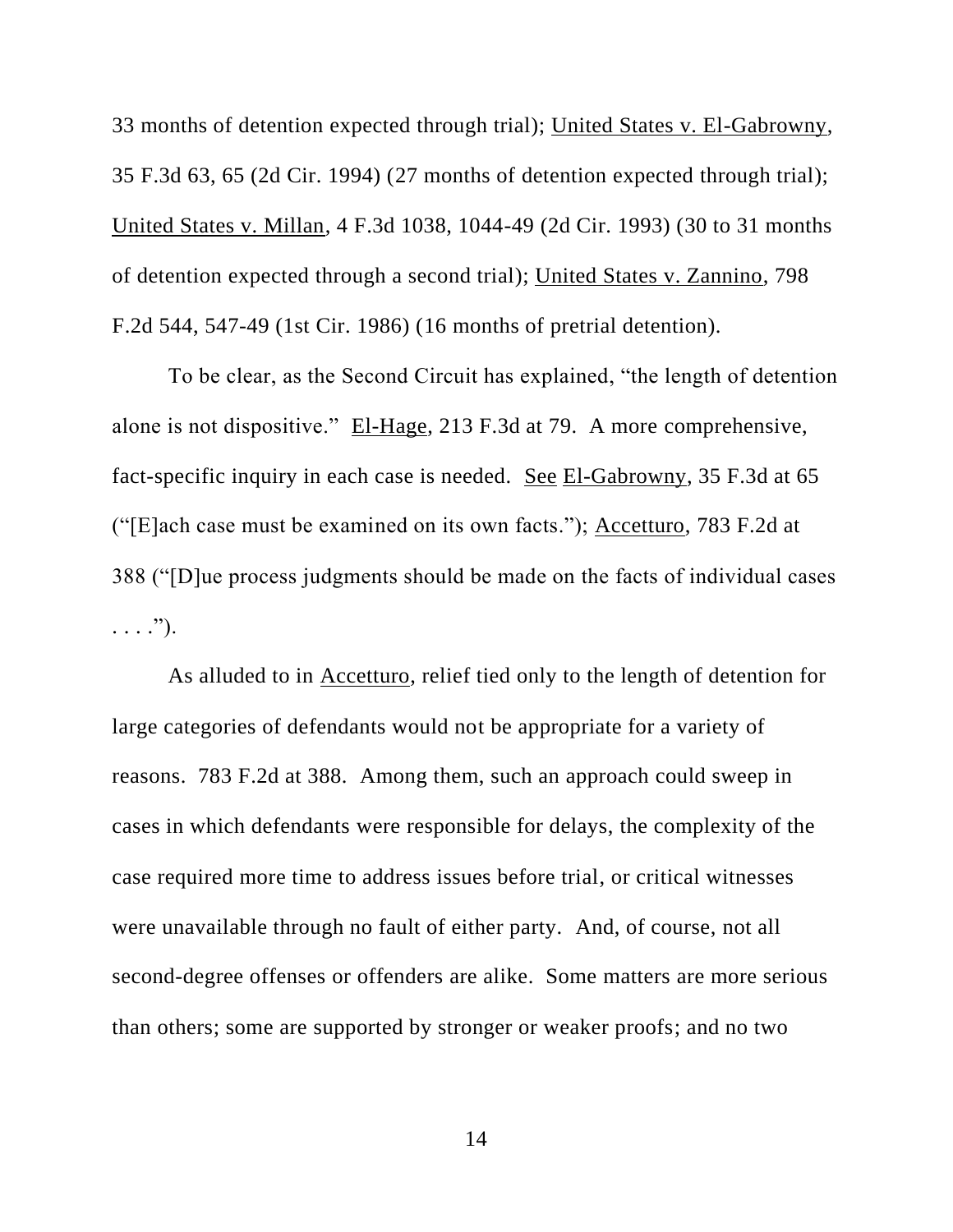offenders have the same history and characteristics or present precisely the same degree of risk.

Once again, cases are best examined on an individual basis, which the CJRA provides for under the present circumstances. For those reasons, we find that the constitutional remedies movants propose -- judicial surgery and the Court's rulemaking authority -- are not well-suited for the current circumstances.

## B.

Courts engage in judicial surgery "when necessary" to "save an enactment that otherwise would be constitutionally doomed." Natale, 184 N.J. at 485-86 (citing Town Tobacconist v. Kimmelman, 94 N.J. 85, 104 (1983)). The tool is a way to resolve constitutional defects. See NYT Cable TV v. Homestead at Mansfield, Inc., 111 N.J. 21, 27-28 (1988) (Handler, J., concurring) ("In necessitous circumstances when the constitutionality of a statute is threatened, we have excised constitutional defects or engrafted new meanings to assure its survival."). Absent a constitutional violation, the Attorney General argues, judicial surgery is inappropriate.

Courts strive to give effect to the Legislature's intent. State v. J.V., 242 N.J. 432, 442 (2020). As a result, when part of a law is invalid, courts must first decide whether the lawmakers wanted "the enactment [to] stand or fall as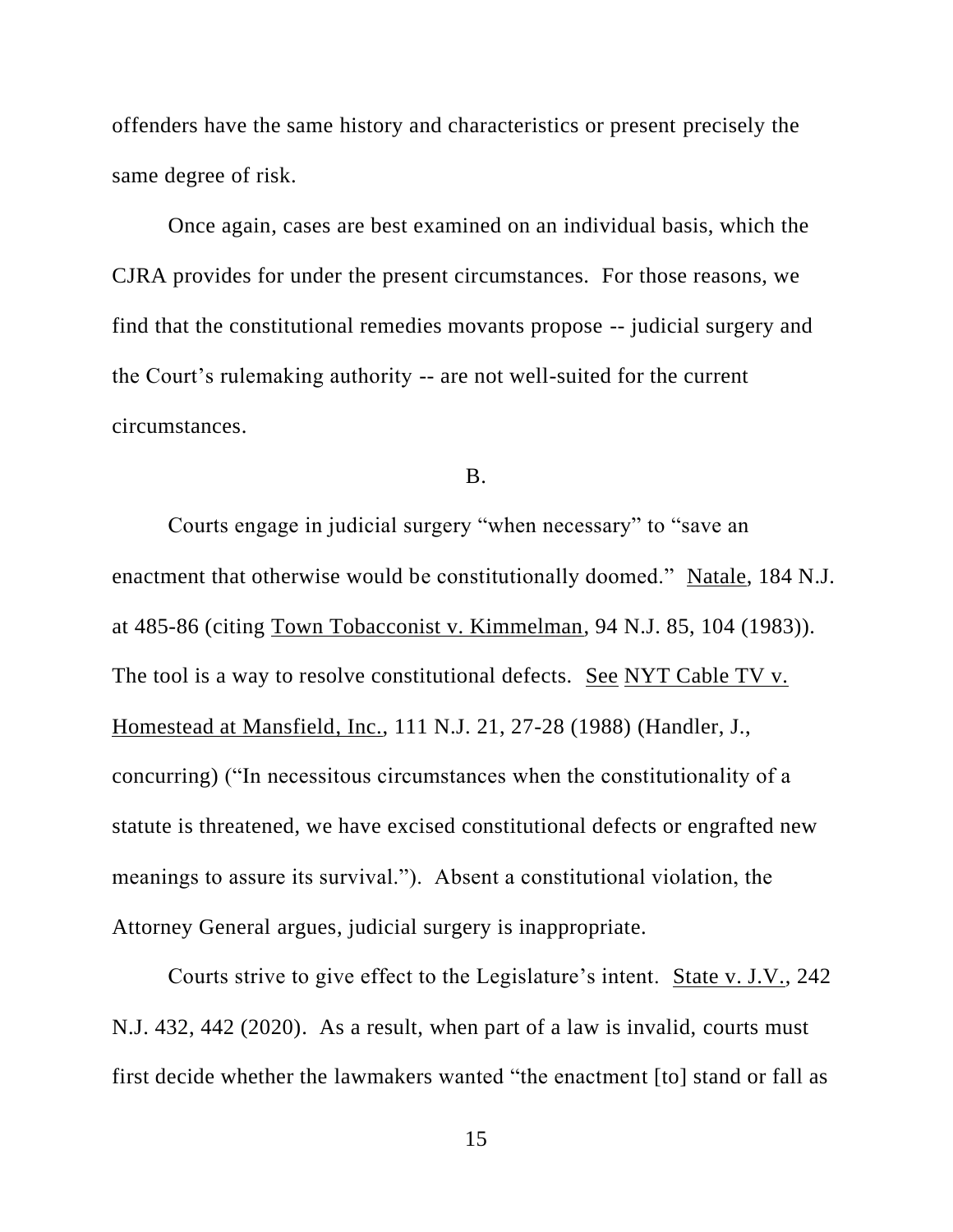a unitary whole." State v. Lanza, 27 N.J. 516, 527 (1958); see also Inganamort v. Borough of Fort Lee, 72 N.J. 412, 422 (1977); N.J.S.A. 1:1-10.

If a court concludes the Legislature would prefer that a law be altered or narrowed, rather than struck down entirely, the court may engage in surgery to remedy the flaw. See, e.g., Natale, 184 N.J. at 487 (eliminating presumptive terms in sentencing to preserve the constitutionality of the criminal code); Town Tobacconist, 94 N.J. at 103-04 (striking language from the Drug Paraphernalia Act to avoid constitutional perils of vagueness and arbitrary enforcement); Chamber of Commerce v. State, 89 N.J. 131, 161-62 (1982) (striking language from the Strikebreakers Act to avoid a violation of the Commerce Clause).

Under the circumstances of this matter, we decline to engage in judicial surgery. That approach would work a wholesale change in an otherwise constitutional statute to remedy circumstances best assessed on a case-by-case basis.

## C.

The same would be true if, in these circumstances, the Court were to invoke its authority to "make rules governing the administration of all courts in the State and, subject to the law, the practice and procedure in all such courts." N.J. Const. art. VI, § 2, ¶ 3. The Court's rulemaking power,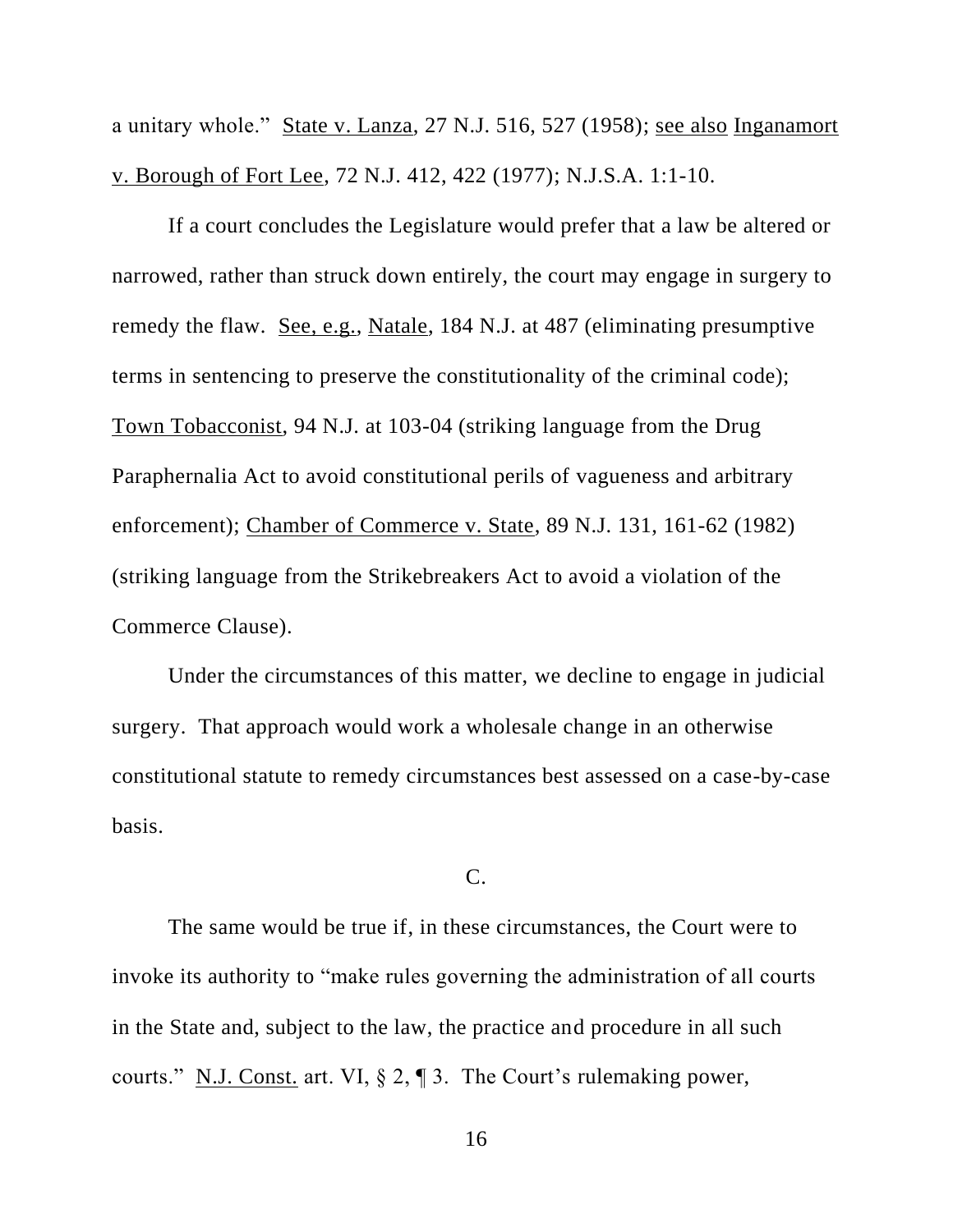moreover, does not extend to rewriting substantive legislation that is constitutional. "While the courts necessarily make new substantive law through the decision of specific cases coming before them, they are not to make substantive law wholesale through the exercise of the rule-making power." Winberry, 5 N.J. at 248.

In sum, although we recognize that individual cases may present due process concerns, we believe the constitutional remedies proposed are too broad. We therefore turn to the statutory remedies advanced.

## IV.

Movants highlight two statutory bases for relief, which we consider in turn.

## A.

N.J.S.A. 2A:162-19(f) allows for detention hearings to be reopened

when there is a material change in circumstances:

The hearing may be reopened, before or after a determination by the court, at any time before trial, if the court finds that information exists that was not known to the prosecutor or the eligible defendant at the time of the hearing and that has a material bearing on the issue of whether there are conditions of release that will reasonably assure the eligible defendant's appearance in court when required, the protection of the safety of any other person or the community, or that the eligible defendant will not obstruct or attempt to obstruct the criminal justice process.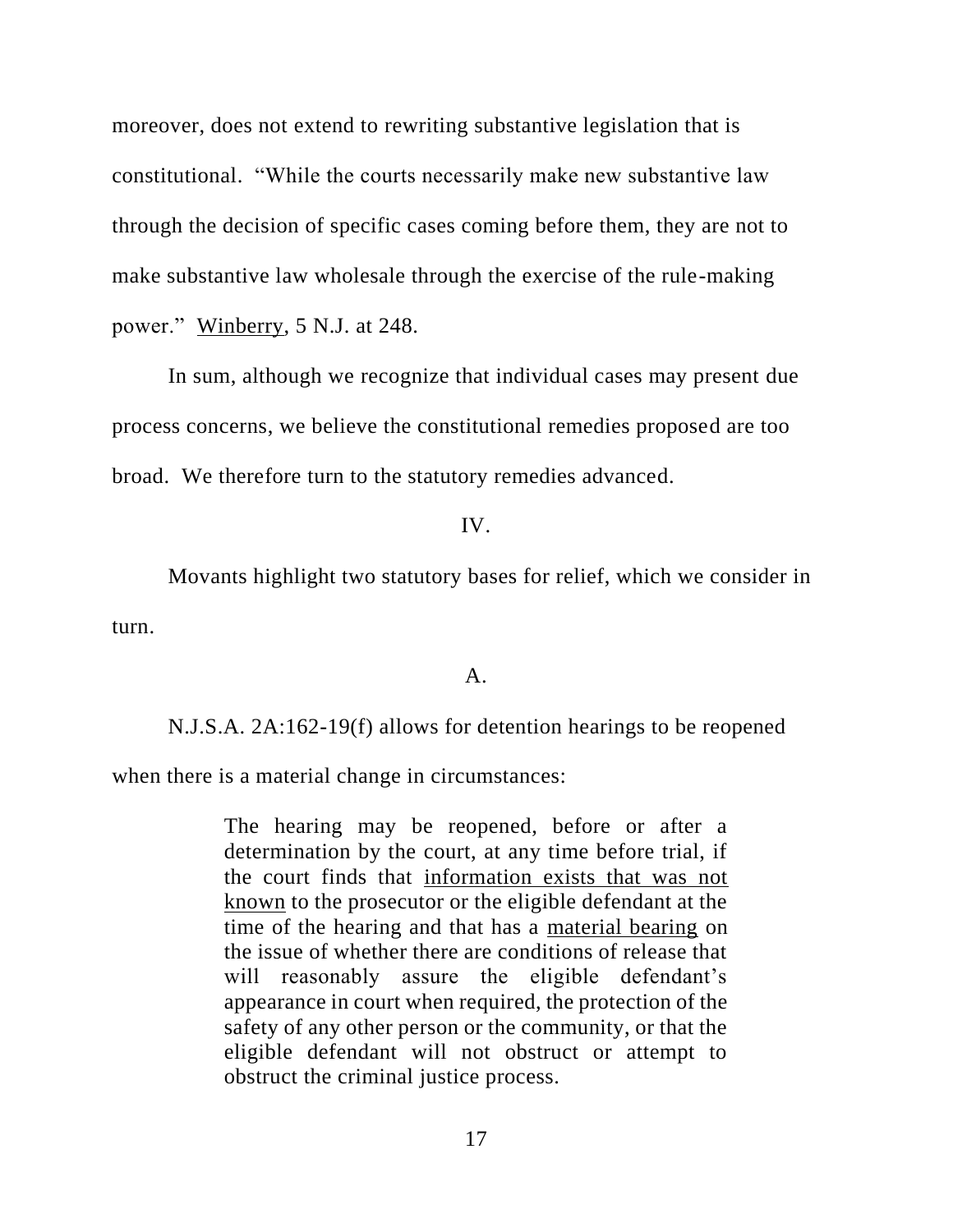[N.J.S.A. 2A:162-19(f) (emphases added); see also R.  $3:4A(b)(3).$ ]

Section 19(f) thus presents a path for individual defendants to argue against continued detention when (1) there is new information, or a change in circumstances, (2) that is material to the release decision. The clause does not authorize relief for categories of defendants or empower courts to make changes to the statutory scheme.

As to the first prong, in Request to Modify decided last June, the Court addressed "issues relating to the impact of the coronavirus on individuals in state prison and juvenile facilities." 242 N.J. at 366. Among other issues, the Court found "that the worldwide pandemic that has afflicted New Jersey and its prison system amounts to a change in circumstances" within the meaning of Rule 3:21-10(b)(2). Id. at 379.

Under that Rule, "[a] motion may be filed and an order may be entered at any time . . . amending a custodial sentence to permit the release of a defendant because of illness or infirmity of the defendant." R. 3:21-10(b)(2). To obtain relief, inmates must first establish, as "an essential predicate," "that a change of circumstances [has] occurred." State v. Priester, 99 N.J. 123, 136 (1985). As the Court found, the COVID-19 pandemic satisfies that requirement. Request to Modify, 242 N.J. at 379.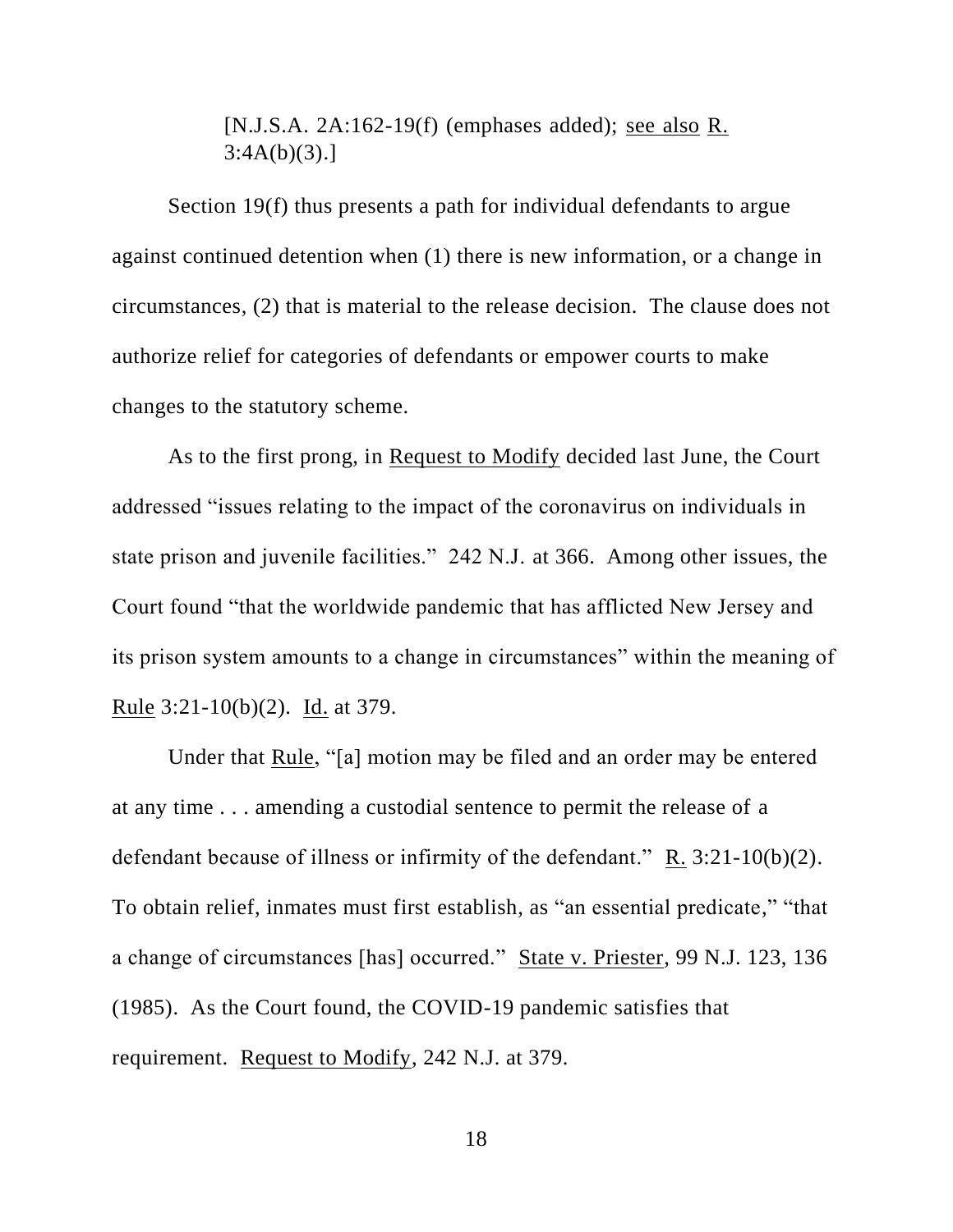The same finding logically extends to section 19(f). The unexpected duration of the pandemic as well as the continued suspension of jury trials, without a clear end date for either, constitutes new information or a change in circumstances. See Comm. for Pub. Couns. Servs. v. Chief Justice of the Trial Ct., 142 N.E.3d 525, 529-30 (Mass. 2020); Karr v. State, 459 P.3d 1183, 1186 (Alaska Ct. App. 2020).

Earlier last year, even experts could not predict the full scope, duration, or impact of the pandemic on society, let alone on the court system. Because of the health risk to jurors, witnesses, attorneys, staff, and judges, along with members of the public with whom they interact, the Judiciary suspended criminal jury trials in March 2020 and again in November 2020, after a brief resumption of in-person trials. Sup. Ct. of N.J., Notice -- COVID-19 Coronavirus -- Status of Court Operation -- Immediate and Upcoming Plans, at 1 (Mar. 12, 2020); Sup. Ct. of N.J., Omnibus Order on COVID-19 Issues, at 2 (Mar. 27, 2020); Sup. Ct. of N.J., Notice and Order -- COVID-19 -- Suspension of New In-Person Jury Trials and In-Person Grand Jury Sessions; Revised End-Dates for Excludable Time, at 3 (Nov. 16, 2020) (Nov. 16, 2020 Notice and Order).<sup>3</sup>

<sup>&</sup>lt;sup>3</sup> Copies of Court orders, notices, and press releases related to COVID-19 are available on the Judiciary's website. See https://njcourts.gov/attorneys/ notices.html; https://njcourts.gov/public/pr.html.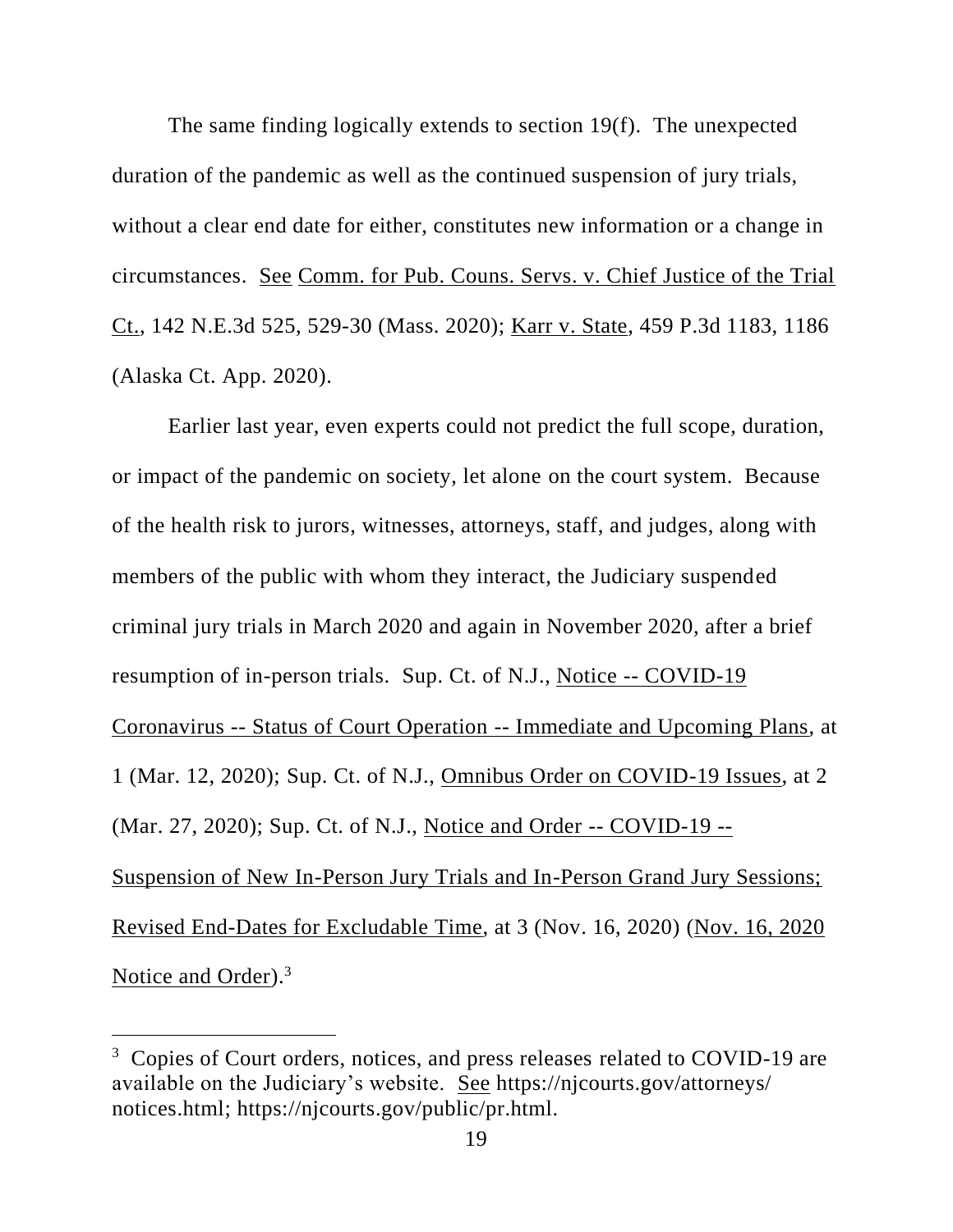Section 19(f)'s second prong -- materiality -- will vary by defendant and turn on the particular facts of each case. The critical question at a hearing that is reopened is not whether the initial detention decision was correct, but whether the circumstances at the time of the later hearing warrant a defendant's continued detention. In the words of the statute, does the new information have a "material bearing" on the standard that governs release decisions? That issue, in turn, calls for a renewed examination of whether any combination of conditions would reasonably assure against the risk of nonappearance, danger, or obstruction in light of delays caused by the pandemic. N.J.S.A. 2A:162-18, -19(f).

Trial courts can consider a number of factors to assess those risks:

1. *The length of detention to date as well as the projected length of ongoing detention.* See Commonwealth v. Lougee, 147 N.E.3d 464, 475 (Mass. 2020); see also El-Hage, 213 F.3d at 78-79 (considering the expected length of pretrial detention through the end of trial in the context of a due process challenge); El-Gabrowny, 35 F.3d at 65 (same); Millan, 4 F.3d at 1044 (same); Gonzales Claudio, 806 F.2d at 341 (same).

The Judiciary is committed to restart jury trials as soon as practicable. The Court did so temporarily from September to mid-November 2020. In that limited time, trial courts conducted about a dozen trials yet were able to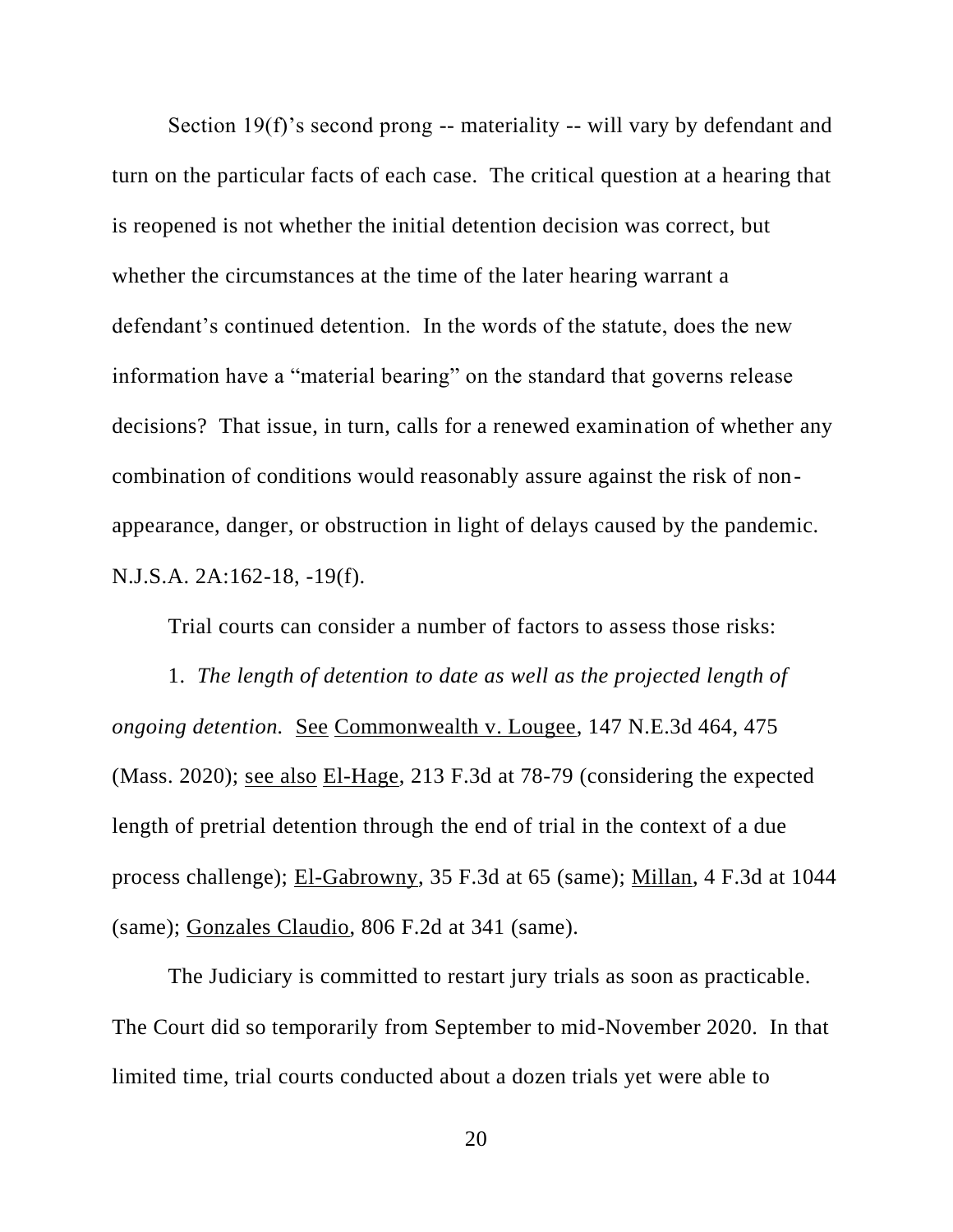resolve more than 340 civil and criminal cases by scheduling actual trial dates in those matters.<sup>4</sup> Nov. 16, 2020 Notice and Order, at 2; Press Release, New Jersey Courts, New Jersey Supreme Court Order Suspends Jury Trials Amid Second Wave of COVID-19 Pandemic (Nov. 16, 2020). As the second wave of the pandemic crests and more people are vaccinated, we hope to able to resume trials later this year. That said, it is difficult to be precise in estimating the projected length of detention at this time because of the ongoing and evolving nature of the pandemic.

2. *Whether a defendant has been or will be in detention longer than the likely amount of time the person would actually spend in jail if convicted.* In many cases, judges found that individual defendants posed a high risk of nonappearance at their initial detention hearings. Defendants who have since served a substantial amount of time in custody, which will be credited toward their sentence, might be more inclined to appear for court events rather than risk additional penalties by failing to show up. Today's widespread use of

<sup>&</sup>lt;sup>4</sup> Less than two percent of criminal cases are resolved through trials. Nat'l Ctr. for State Cts., Interactive Caseload Data Displays, Court Statistics Project, www.courtstatistics.org/court-statistics/interactive-caseload-data-displays (last updated Dec. 9, 2020) (noting that in New Jersey in 2019 there were only 573 criminal jury trials and 106 criminal bench trials out of 48,264 dispositions). The pressure of an actual trial date is often the catalyst for resolving a criminal charge.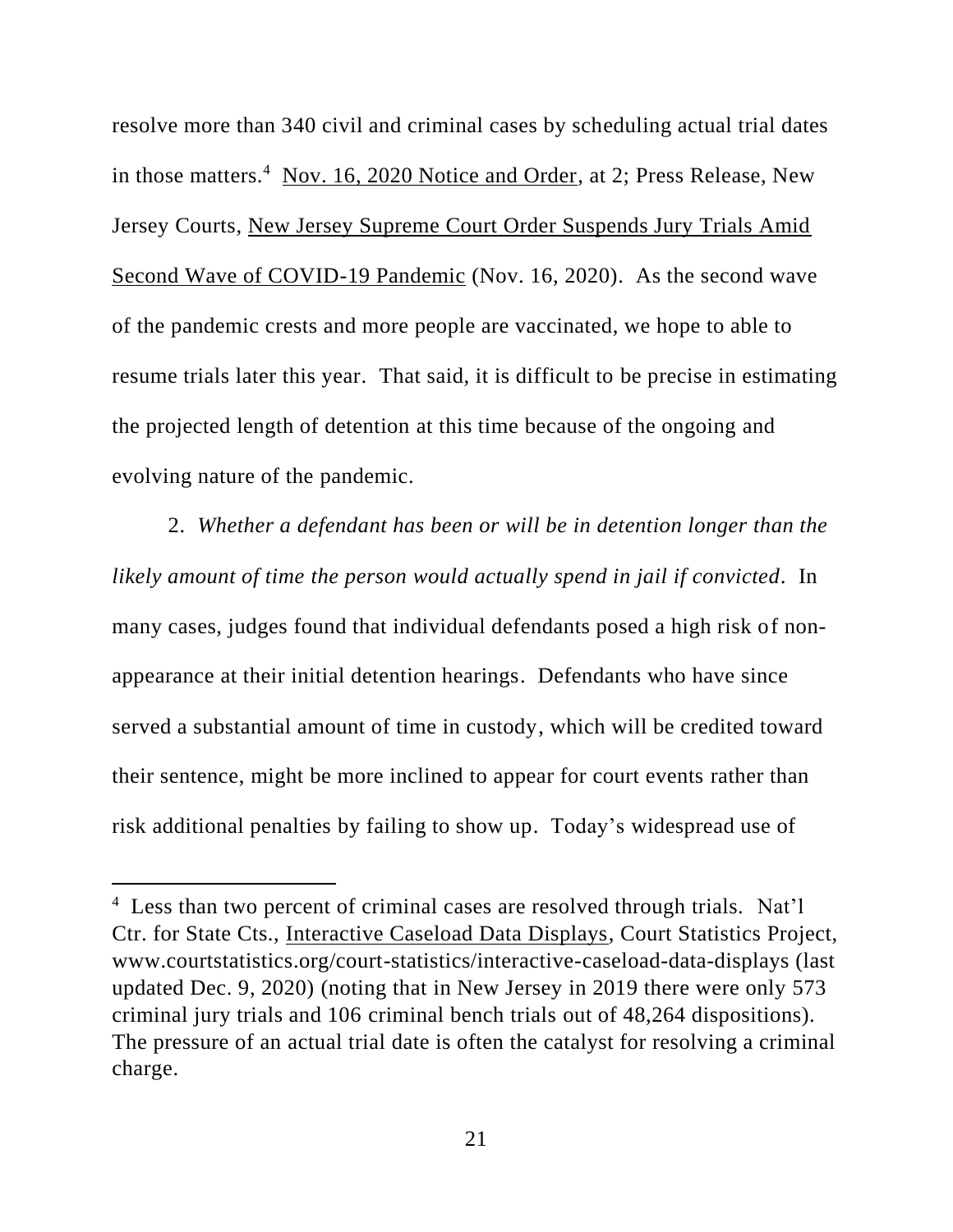remote court proceedings might also bear on the risk of non-appearance. Moreover, the Judiciary should attempt to ensure that defendants spend no more time in custody than they would have served if the court system were fully operational. That entails consideration of the sentencing range, the likely sentence, and any applicable period of parole ineligibility.

For this factor, judges should weigh the actual amount of time to be spent in jail in case of a conviction, against the expected length of pretrial detention. A fourth-degree offender facing a statutory maximum of eighteen months' incarceration, and considerably less actual time in jail in most cases, will naturally be in a different position than a first-degree offender facing a range of ten to twenty years in prison. See N.J.S.A. 2C:43-6(a).

3. *The existence and nature of a plea offer.* Plea offers present similar considerations. Courts should weigh how much time a defendant would spend in jail under a plea offer as compared to the expected amount of time in pretrial detention. We anticipate that prosecutors will act in good faith and continue to extend plea offers in the same manner they did before the pandemic.

4. *A defendant's particularized health risks, if any, and whether they present a heightened risk the individual will contract COVID-19.* Specific health risks of a defendant who is required to remain in custody may bear on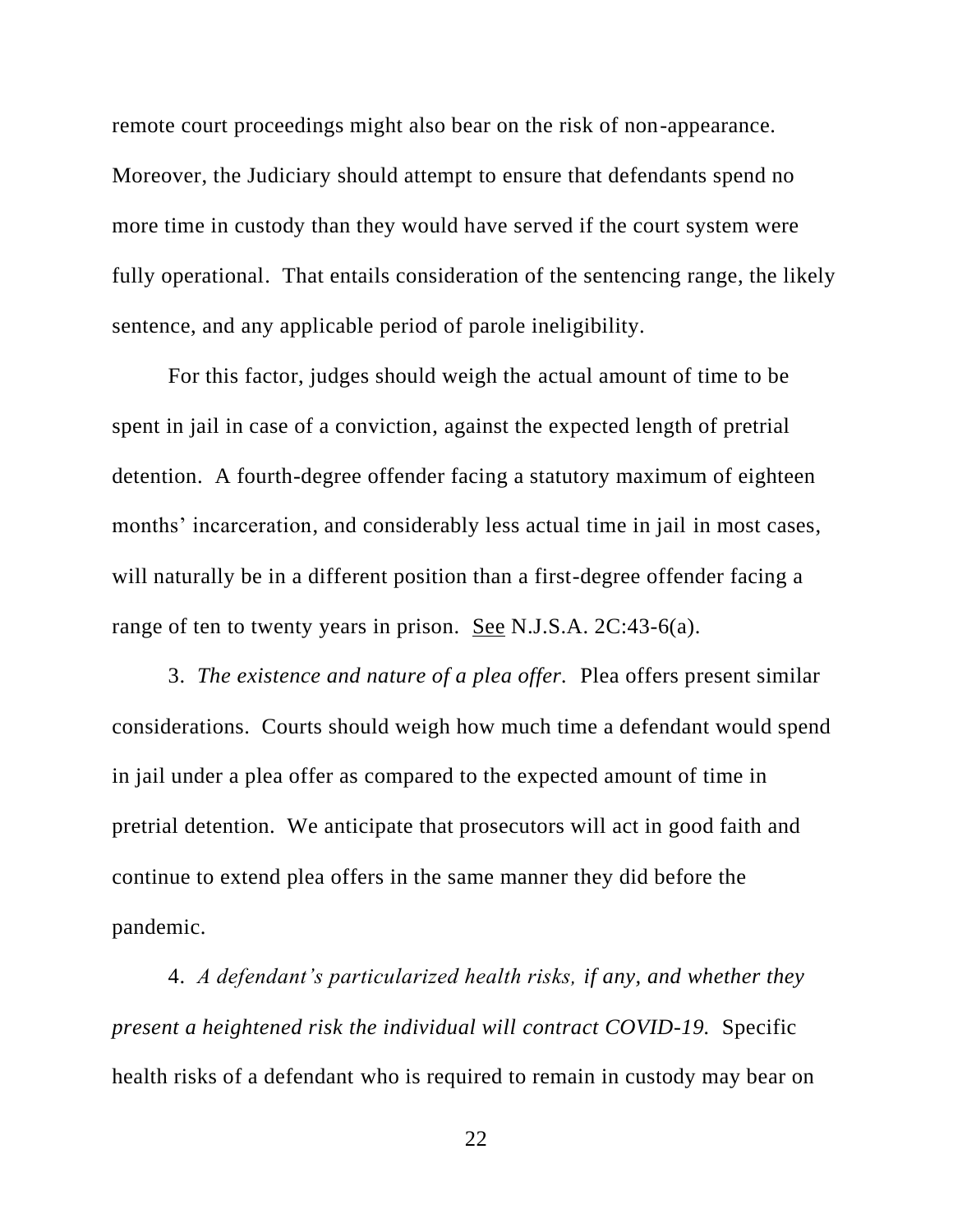the level of risk posed and factor into whether the aim of pretrial detention can be met through other conditions. See Lougee, 147 N.E.3d at 476 ("A judge ruling on a motion for reconsideration [of pretrial detention] should ... consider the health risks to the defendant in determining whether there are conditions of release that will reasonably assure the safety of any other person or the community."); see also United States v. Shaheed, 455 F. Supp. 3d 225, 235, 238 (D. Md. 2020) (weighing defendant's asthma and risk of harm from COVID-19, among other considerations, at a motion to reopen a detention hearing).

As part of their analysis, courts may consider whether a defendant's health has deteriorated since the detention hearing and is now more susceptible to serious health consequences in jail -- including a heightened risk of contracting COVID-19 -- and how that might affect the risk of nonappearance, danger, or obstruction a defendant poses. This factor does not encompass a generalized fear of contracting COVID-19 or some other illness in jail. See Request to Modify, 242 N.J. at 379.

5. *Other factors relevant to pretrial detention that are outlined in N.J.S.A. 2A:162-20.* Section 20 lists various factors courts may take into account at the original detention hearing. Trial judges are not required to reassess all of them anew at a reopened hearing. In some instances, for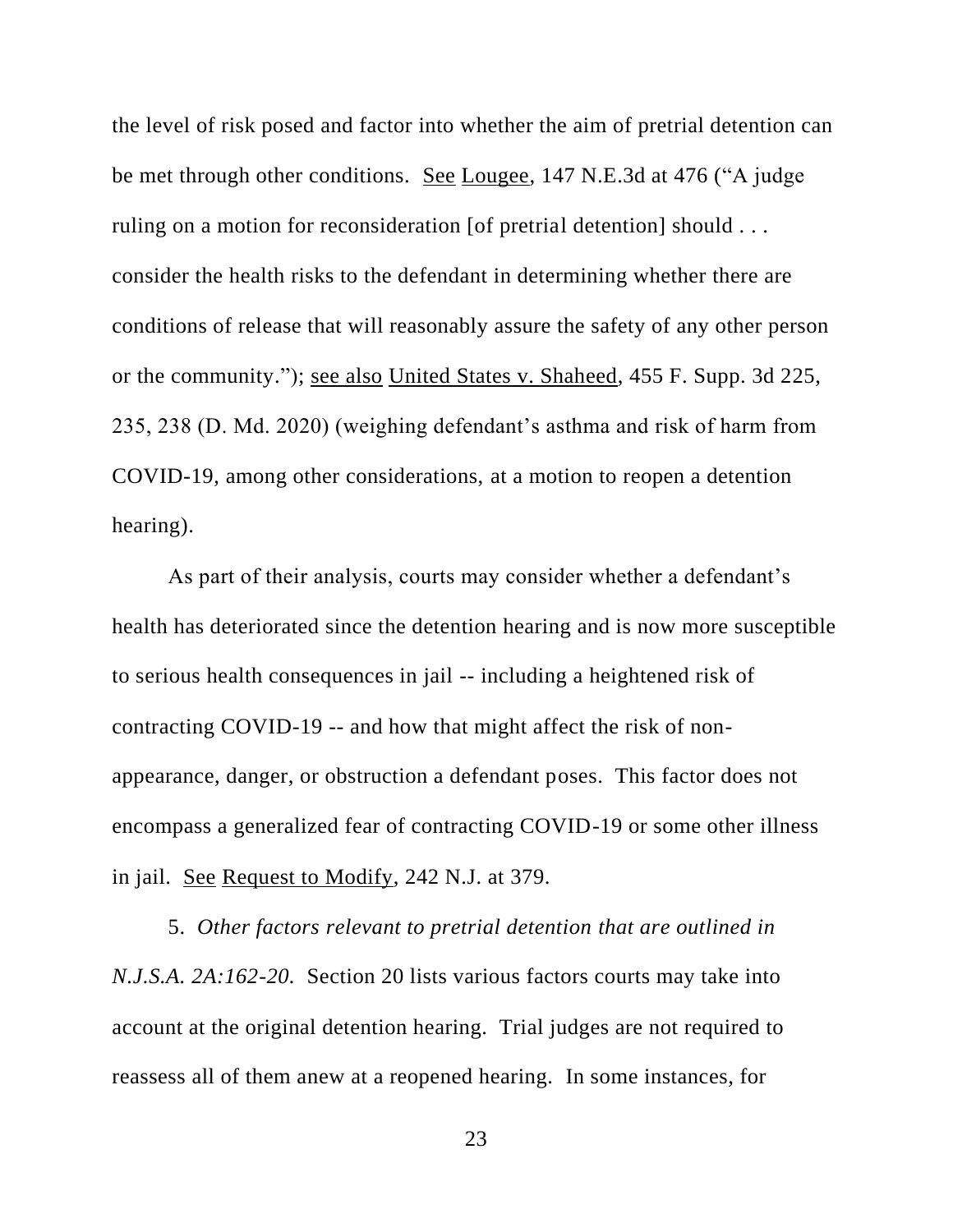example, the nature and seriousness of the offense will remain the same. See N.J.S.A. 2A:162-20(a). But other factors might have changed with the passage of time, such as the strength of the State's case. See N.J.S.A. 2A:162-20(b). It might be weaker if a witness is no longer available, or stronger as a result of additional evidence gathered during an expanded investigation.

A number of the above five factors might well have an effect on whether a defendant will appear for a court proceeding as required. N.J.S.A. 2A:162-  $18(a)(1)$ . Their impact on the risk of danger or obstruction, which are also critical, is less clear, particularly for defendants charged with more serious offenses who pose a continuing public safety concern or have a long record of criminal behavior. Nonetheless, we do not rule out that certain defendants may be able to show material changes in those risk areas as well.

We note that a court's decision on pretrial release reflects an overall evaluation of the level of risk of non-appearance, danger, and obstruction. A change in any one area might -- or might not -- affect the overall calculus.

Movants focused their application on defendants who have been detained for six months or longer. We agree with that approach. It is far less likely courts would find material changes in the case of defendants detained for less time.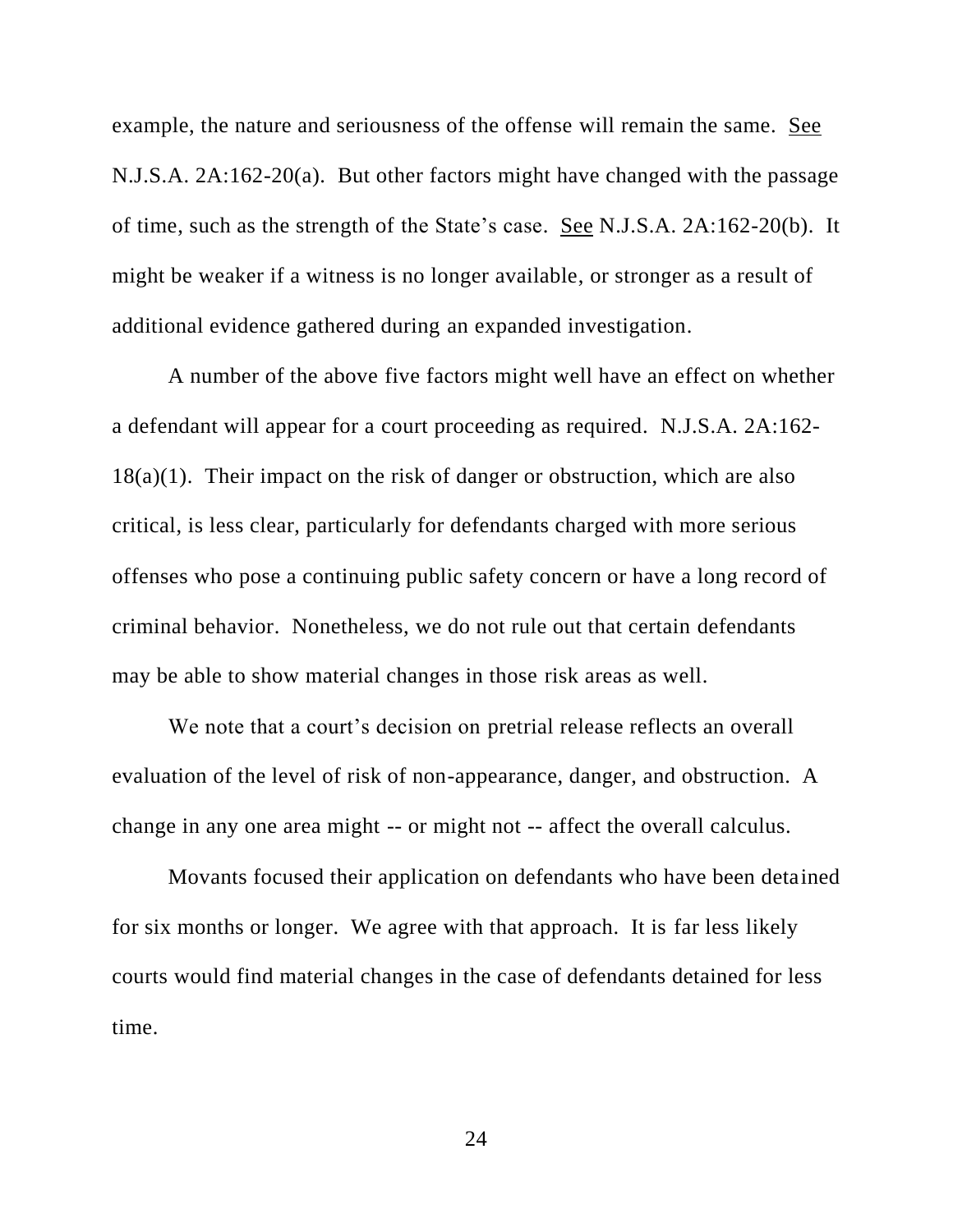We therefore hold that defendants have the right to reopen their detention hearings under N.J.S.A. 2A:162-19(f) if they (1) have been detained for at least six months and (2) can make a preliminary showing that, based on one or more of the above factors, they are entitled to relief.<sup>5</sup> Those threshold requirements are meant to limit hearings to defendants who are better able to show a material change in the level of risk they present, in the context of the pandemic and the delays it has caused. Trial judges have discretion to resolve motions that do not meet both conditions without holding a hearing. Cf. R.  $3:21-10(c)$  (noting that "[a] hearing need not be conducted on a motion" for a change in sentence under <u>Rule</u> 3:21-10(b)).

Defendants subject to a presumption of detention under the statute will likely not be eligible for new hearings because the seriousness of the offense charged -- murder or a crime that subjects a defendant to a sentence of life imprisonment -- weighs heavily in the release decision. N.J.S.A. 2A:162- 19(b), -20(a). We note that movants did not seek new detention hearings for that group of defendants.

<sup>&</sup>lt;sup>5</sup> Because disorderly persons offenses are punishable by up to six months in jail, N.J.S.A. 2C:43-8, judges have discretion to entertain and review motions from defendants charged only with such an offense before those defendants have been detained for six months.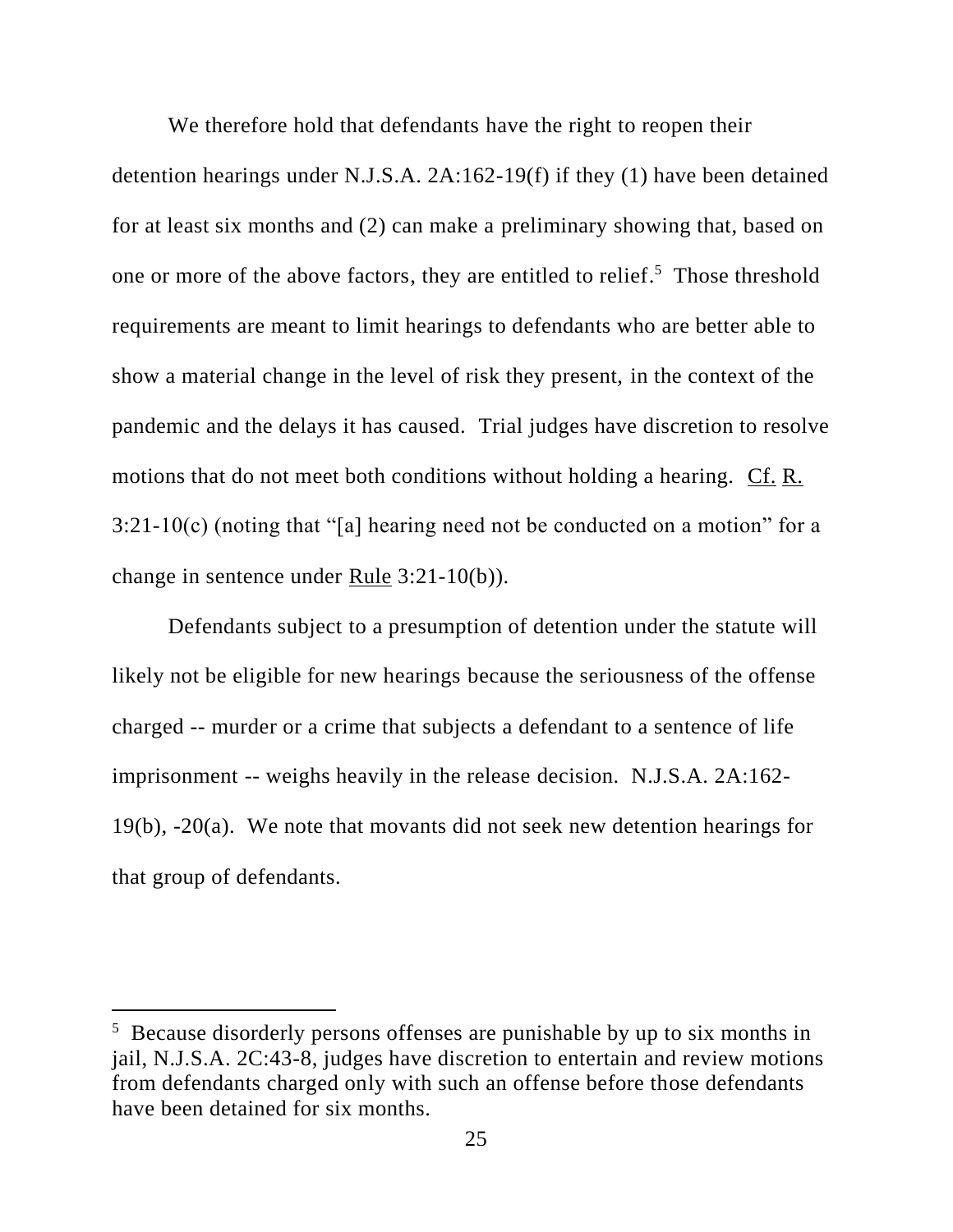New hearings may proceed before the same judge who conducted the original detention hearing or another judge in the vicinage. An application under section 19(f) does not imply that the initial detention decision was erroneous or that the judge cannot reconsider it. As a result, there is no reason to transfer hearings based on new information to a different vicinage or speci al master, as movants requested.

Relying on the Court's administrative authority, we direct that trial judges conduct reopened hearings in appropriate cases on an expedited basis, and that any appeals be reviewed in the same manner. See N.J. Const. art. VI, § 2, ¶ 3. We ask the Director of the Administrative Office of the Courts to help implement a timely process at the trial and appellate levels.

## B.

Movants identify N.J.S.A. 2A:162-21(b) as an alternative statutory basis for relief. Section 21(b) "permit[s] the temporary release of [a] defendant subject to appropriate restrictive conditions, . . . to the extent that the court determines the release to be necessary for preparation of the . . . defendant's defense or for another compelling reason." (emphases added).

Like section 19(f), this provision provides for fact-specific hearings in individual cases. See, e.g., United States v. Clark, 448 F. Supp. 3d 1152, 1159-61 (D. Kan. 2020) (interpreting parallel provision in the federal Bail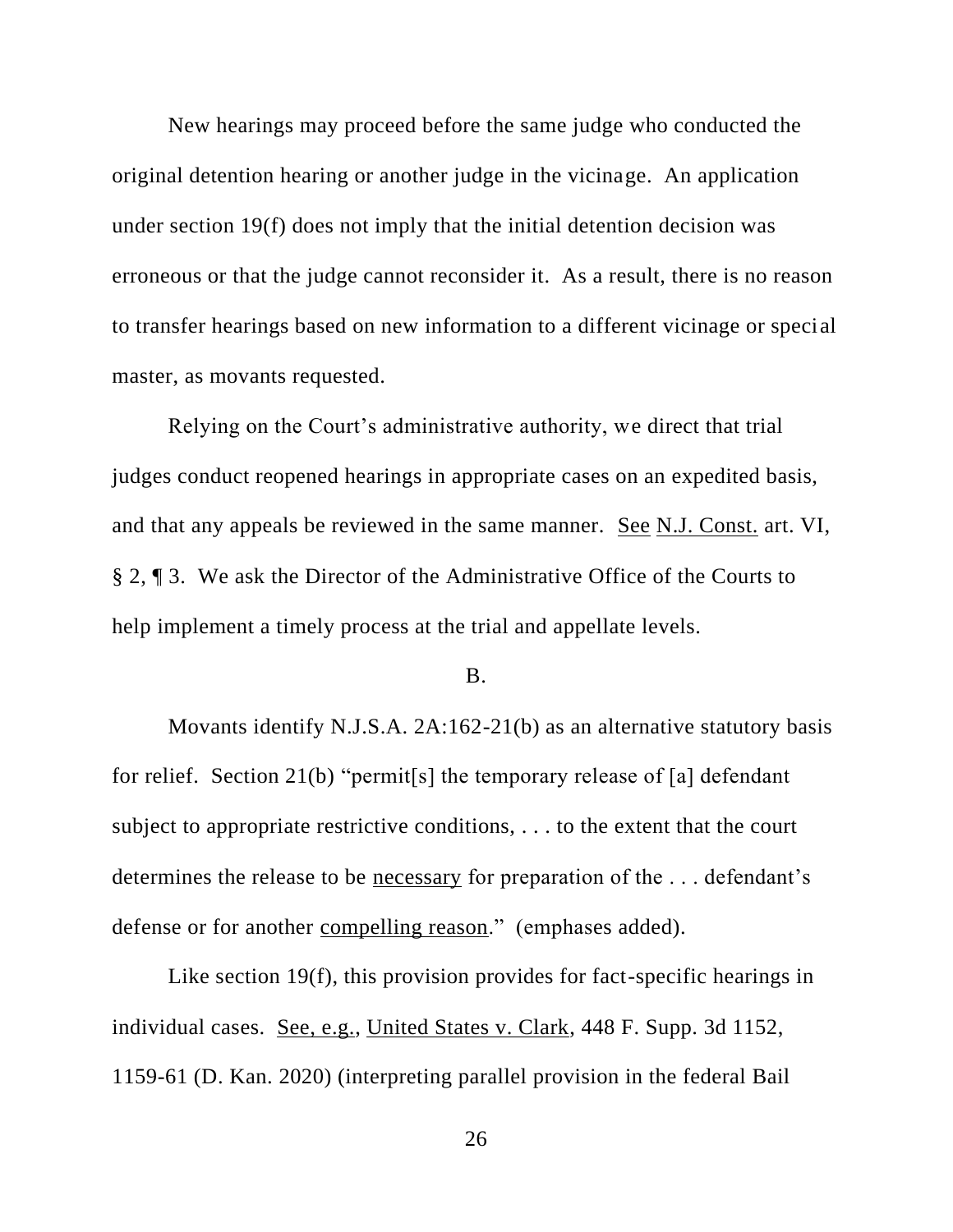Reform Act, 18 U.S.C. § 3142(i)); United States v. Stephens, 447 F. Supp. 3d 63, 66-68 (S.D.N.Y. 2020) (same).

Movants contend that the pandemic and the conditions it has fostered - in particular, the suspension of criminal jury trials -- amount to a "compelling reason" under the CJRA. To the extent that might be the case, the same considerations identified above would arguably apply.

We have instead focused on section 19(f) because its emphasis on new information and materiality offers a more precise standard and familiar structure. In addition, it does not appear at this time that section 21(b) would address situations section 19(f) does not encompass in the context of the pandemic.

#### V.

We add the following. Although we recognize the evolving nature of the pandemic, we hope to continue to see improvements in the ongoing health crisis. Vaccinations are underway throughout the State, and prison inmates and staff have been designated a priority and are included in Phase 1A of the State's vaccination plan. N.J. Dep't of Health, N.J. Interim COVID-19 Vaccination Plan, at 36, 39 (Dec. 15, 2020), https://nj.gov/health/legal/ covid19/NJ%20Interim%20COVID-19%20Vaccination%20Plan%20- %20Revised%2012-15-20.pdf. According to the Attorney General, pretrial